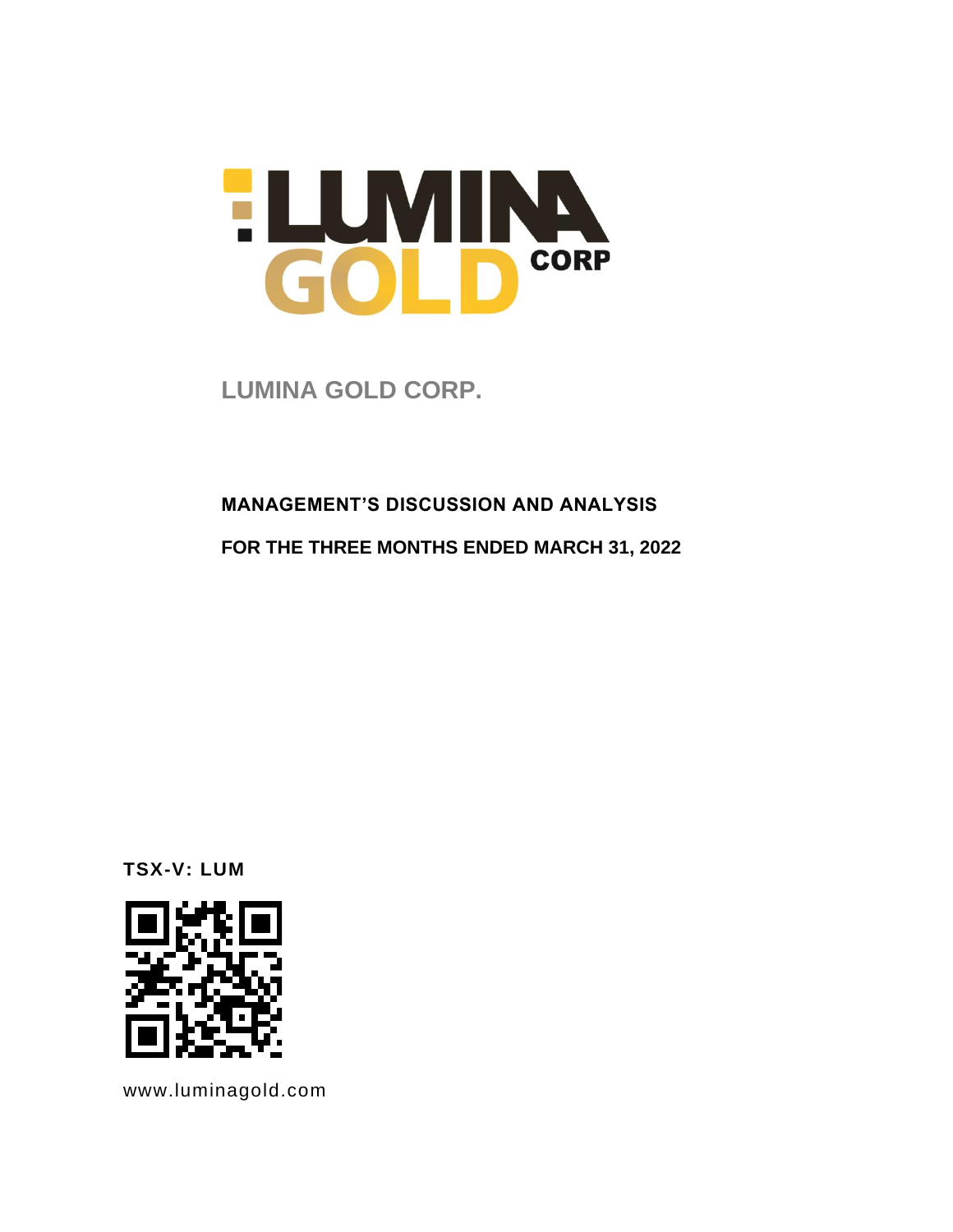### **Management's Discussion and Analysis For the Three Months Ended March 31, 2022 May 26, 2022**

### **INTRODUCTION**

Lumina Gold Corp. ("Lumina" or the "Company") is a resource exploration company with a focus on the exploration and development of the Company's wholly owned Cangrejos Project, located in the foothills of the Andes in southwest Ecuador (the "Cangrejos Project").

Lumina's head office is in Vancouver, Canada. The Company was incorporated on March 22, 1988. On November 1, 2016, the Company changed its name from Odin Mining and Exploration Ltd. to Lumina Gold Corp. The Company's common shares are listed on the TSX Venture Exchange ("TSXV") under the symbol "LUM".

This management's discussion and analysis ("MD&A") focuses on significant factors that affected Lumina and its subsidiaries during the relevant reporting period and to the date of this report. The MD&A supplements, but does not form part of, the unaudited condensed consolidated interim financial statements of the Company and the notes thereto for the three months ended March 31, 2022 and 2021, and, consequently, should be read in conjunction with the aforementioned financial statements and notes thereto. This MD&A should also be read in conjunction with our audited consolidated financial statements for the year ended December 31, 2021.

#### **ADDITIONAL INFORMATION**

Additional information about the Company is available under the Company's profile on SEDAR at www.sedar.com and on the Company's website at www.luminagold.com.

The Company reports its financial information in U.S. dollars and all monetary amounts set forth herein are expressed in U.S. dollars unless specifically stated otherwise. The financial information presented in this MD&A has been prepared in accordance with International Financial Reporting Standards ("IFRS") as issued by the International Accounting Standards Board (the "IASB"). The Company's unaudited condensed consolidated interim financial statements for the three months ended March 31, 2022 and 2021 were prepared in accordance with IAS 34 *Interim Financial Reporting*.

Leo Hathaway, P.Geo., is a qualified person as defined by National Instrument 43-101 – *Standards of Disclosure for Mineral Projects* ("NI 43-101") and has reviewed and approved for inclusion the scientific and technical disclosure in this MD&A. Mr. Hathaway is a Senior Vice President of the Company.

#### **FORWARD-LOOKING INFORMATION**

Information and statements contained in this MD&A that are not historical facts are forward-looking information or forward-looking statements within the meaning of Canadian securities legislation and the *U.S. Private Securities Litigation Reform Act of 1995* (hereinafter collectively referred to as "forward-looking statements") that involve risks and uncertainties. This MD&A contains forward-looking statements such as estimates and statements that describe the Company's future plans, objectives or goals, including words to the effect that the Company or management expects a stated condition or result to occur. Examples of forwardlooking statements in this MD&A include, but are not limited to, statements with respect to:

- the Company's going-forward strategy and plans;
- the Company's plans and activities to continue exploration, including drilling programs, as well as related initiatives;
- timing of and plans for future exploration and development work and expenditures on the Cangrejos Project;
- estimates of mineral resources at the Cangrejos Project;
- estimates of potential economic recoveries at the Cangrejos Project:
- estimates and / or forecasts of future metal prices;
- possible related discoveries, or extensions, of new mineralization or increases of, or upgrades to, reported mineral resource estimates, and related studies at the Cangrejos Project;
- the potential for the Cangrejos Project to be an economic, large-scale open pit gold and copper mine;
- the upgrading of inferred mineral resources to indicated or measured mineral resources;
- the results of the Company's 2020 Preliminary Economic Assessment ("PEA") on the Cangrejos Project;
- the potential for an updated mineral resource estimate to support a proposed Pre-Feasibility Study ("PFS"), as well as the detailed work to expand upon the studies contained in the 2020 PEA that would be required for a PFS, and estimates as to the timing for the completion of required work programs and the PFS;
- the Company's ability to comply with permitting and regulatory requirements related to exploration and development and related operations, as well as any associated costs and timing;
- the Company´s ability to acquire, secure, and maintain access to surface lands needed for exploration and studies related to the PFS, as well as for future mine development;
- the Company's ability to continue as a going concern;
- the adequacy of the Company's working capital;
- the Company's planned use of proceeds from its financing activities;
- the Company's ability to raise additional financing or find alternative ways to advance its corporate objectives, as well as the use of any financing proceeds;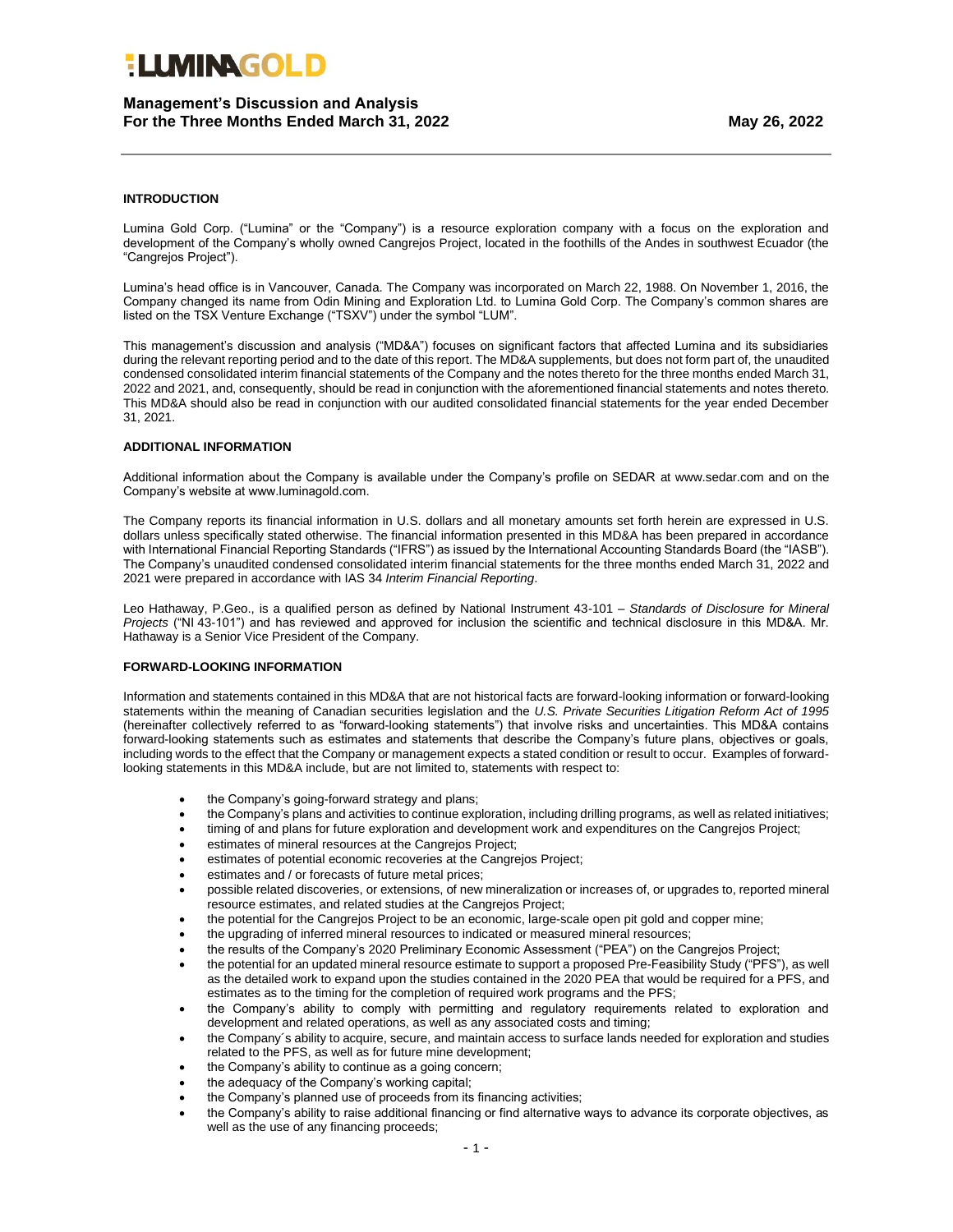**Management's Discussion and Analysis For the Three Months Ended March 31, 2022 May 26, 2022**

- the impact of future accounting standards on the Company;
- the Company's efforts to monitor and interpret market and economic, political and social conditions (globally and in Ecuador);
- the Company´s ability to manage relations with economic, political and social stakeholders in Ecuador;
- the Company's ability to identify and, with government support, control and terminate incursions by illegal miners into its concessions;
- the mining assets and properties of the Company being and remaining attractive investment opportunities;
- the effects of the COVID-19 virus and its variants on Ecuador and the Company's areas of operation, as well as the Company's plans and activities; and,
- any additional risks and uncertainties with regard to the Company's business.

In certain cases, forward-looking statements can be identified by the use of words such as "plans", "expects" or "does not expect", "is expected", "budget", "goal", "objective", "scheduled", "estimates", "forecasts', "intends", "anticipates" or "does not anticipate", or "believes", or variations of such words and phrases or information that certain actions, events or results "may", "could", "would", "might" or "will be taken", "occur" or "be achieved'. Any such forward-looking statements are based, in part, on assumptions and factors that may change, thus causing actual results or achievements to differ materially from those expressed or implied by the forward-looking statements. Such factors and assumptions may include, but are not limited to: assumptions concerning gold, copper and other base and precious metal prices; cut-off grades; accuracy of mineral resource estimates and resource modeling; timing and reliability of sampling and assay data; representativeness of mineralization; accuracy of metallurgical test work; anticipated political and social conditions and events; expected Ecuador national, provincial and local government policies, including legal and regulatory reforms; and, ability to successfully raise or otherwise access additional capital.

Forward-looking statements involve known and unknown risks, uncertainties and other factors which may cause the actual results, performance or achievements of the Company to be materially different from any future results, performance or achievements expressed or implied by the forward-looking statements. Such risks and other factors include, among others, and without limitation:

- risks relating to the impacts of epidemics, pandemics and other health issues, including COVID-19 and its variants, internationally, nationally across Ecuador, and in the localities where the Company operates as well as the availability of cures and preventative vaccines;
- risks relating to price fluctuations of gold, copper, and other precious and base metals;
- risks relating to the Company having a single project asset;
- risks relating to geological and engineering assumptions (including with respect to the tonnage, grade and recoverability of mineral reserves and resources) in the PEA for the Cangrejos Project;
- risks relating to the PEA proving to be inaccurate in any material respect, including new technical and engineering information and data obtained subsequent to the PEA;
- risks relating to the Company's ability to implement the recommendations contained in the PEA for the Cangrejos Project;
- risks relating to the estimated cost, timing and results of a PFS or other studies;
- risks relating to the Cangrejos Project being located in Ecuador, including political, social, economic, security and regulatory instability;
- risks relating to government expropriation or cancellation of the Company's mineral property interests;
- risks relating to changes in Ecuador's national (including the executive and legislative assembly), provincial and local political leadership, as well as the impacts these may have on general, environmental and mining specific public policies, laws, regulations, and other norms or decisions issued by administrative agencies or provincial or local government bodies, in addition to legal, political and social stability;
- risks relating to governmental administrative and social investment initiatives and measures including: austerity and efficiency programs; government reorganization and restructuring, such as consolidation of ministries and agencies; changes in leadership at different regulatory and other government bodies, such as the Ministry of Energy and Mines, Ministry of Environment, Water and Ecological Transition ("MAATE"), and the Agency for Regulation and Control of Non-Renewable Natural Resources ("ARCERNNR", formerly "ARCOM"); modifications to agency competencies and administrative processes; staffing changes and reductions; and, proposals for publicprivate partnerships to invest in social programs or infrastructure in local communities and municipalities;
- risks relating to national, provincial and local political and social activism or unrest, including opposition to the government's economic programs and mining industry development policies, as well as to specific mining and infrastructure projects, concerns about the environment and water, pressure for economic benefits such as employment or social donation or investment programs, changes to the taxation and labor regimes, access to land for agricultural or artisanal mining use, or for illegal mining or other unlawful purposes, or other demands;
- risks relating to local communities and municipalities, including social unrest, public consultations, and initiatives seeking to restrict economic activities, including mining;
- risks relating to the political, social, environmental and geological conditions in areas within or in proximity to the concessions under development;
- risks relating to the activities of other mining actors, legal or illegal, in the area of the project and elsewhere in Ecuador, which may result in direct or indirect impacts on Lumina´s project;
- risks relating to Lumina's rights or activities being impacted by litigation or administrative processes;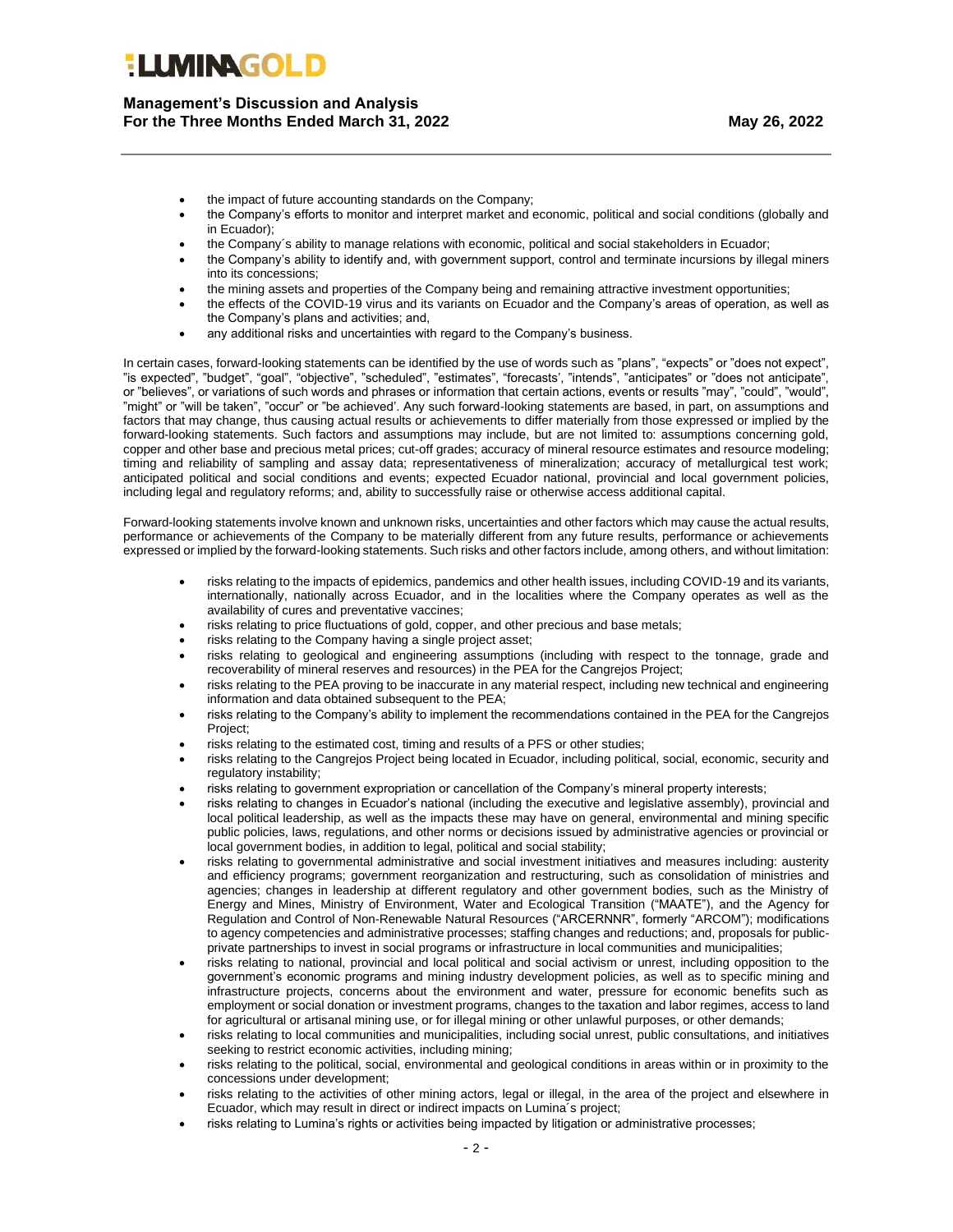**Management's Discussion and Analysis For the Three Months Ended March 31, 2022 May 26, 2022**

- risks relating to Lumina's ability to access or secure and maintain control over concession surface areas and other properties needed to advance its exploration and development programs;
- risks relating to Lumina's operations being subject to environmental requirements, including the ability to harmonize the obligations from the different environmental licenses that applied prior to the consolidation of the four primary concession areas, compliance with Environmental Management Plans, periodic audits, monitoring and remediation;
- risks relating to Lumina's ability to prevent illegal mining on or evict it from its concessions, with or without support from national, provincial or local authorities;
- risks relating to Lumina's ability to safely operate in challenging terrain, habitats, and climates, which can present dangers to worker health and safety, as well as environmental management;
- risks relating to Lumina's ability to source qualified human resources, including managers, employees, contractors / consultants, attorneys, and sub-contractors, as well as the performances of all such resources (including human error, accidents, labour disputes and actions outside of the control of Lumina, such as wilful negligence, including on the part of its counterparties or agents);
- risks of title disputes or claims affecting mining concessions or surface ownership rights;
- risks relating to adverse changes to laws, regulations or other norms placing increased burdens or extending timelines for regulatory approval processes, including environmental, safety, social, taxation and other matters;
- risks relating to delays in obtaining governmental approvals or permits necessary for the execution of exploration, development or construction activities;
- risks relating to failure of plant, equipment or processes to operate as anticipated;
- risks relating to competition inherent in the mining exploration industry, in Ecuador and elsewhere;
- risks of impacts from unpredictable natural and / or social occurrences, such as epidemics or pandemics, adverse weather conditions, including rain, fire, natural erosion, landslides, and geological activity, including earthquakes and volcanic activity;
- risks relating to inadequate insurance or inability to obtain insurance;
- risks relating to the fact that the Cangrejos Project is not yet in commercial production;
- risks relating to the Company's ability to obtain necessary funding for its operations, at all or on terms acceptable to the Company;
- risks relating to the Company's working capital and requirements for additional capital;
- risks relating to currency exchange fluctuations or change of national currency;
- risks relating to fluctuations in interest and inflation rates;
- risks relating to restrictions on access to and movement of capital;
- risks relating to the value of the Company's common shares fluctuating based on market factors, including volatility, or political risk sentiments;
- risks relating to the Company's dependence on key personnel; and
- other risks of the mining industry,

as well as those factors discussed in the sections entitled "Risks and Uncertainties" in this MD&A.

Although the Company has attempted to identify important factors and risks that could affect the Company and might cause actual actions, events or results to differ, perhaps materially, from those described in forward-looking statements, there may be other factors and risks that cause actions, events or results not to occur as projected, estimated or intended. There can be no assurance that forward-looking statements will prove to be accurate, as actual results and future events could differ materially from those anticipated in such statements. Accordingly, readers should not place undue reliance on forward-looking statements. The forwardlooking statements in this MD&A speak only as of the date hereof. The Company does not undertake any obligation to release publicly any revisions to these forward-looking statements to reflect events or circumstances after the date hereof or to reflect the occurrence of unanticipated events, except as required by law.

Forward-looking statements and other information contained herein, including general expectations concerning the mining industry, are based on estimates and forecasts prepared by the Company employing data from publicly available industry sources, as well as from market research and industry analysis, and on assumptions based on data and knowledge of the industry and the operating environment in Ecuador which the Company believes to be reasonable. Although generally indicative of relative market positions, market shares and performance characteristics, this data is inherently imprecise. While the Company is not aware of any misstatements regarding any of the data presented herein, the mining industry involves risks and uncertainties and the data is subject to change based on various factors.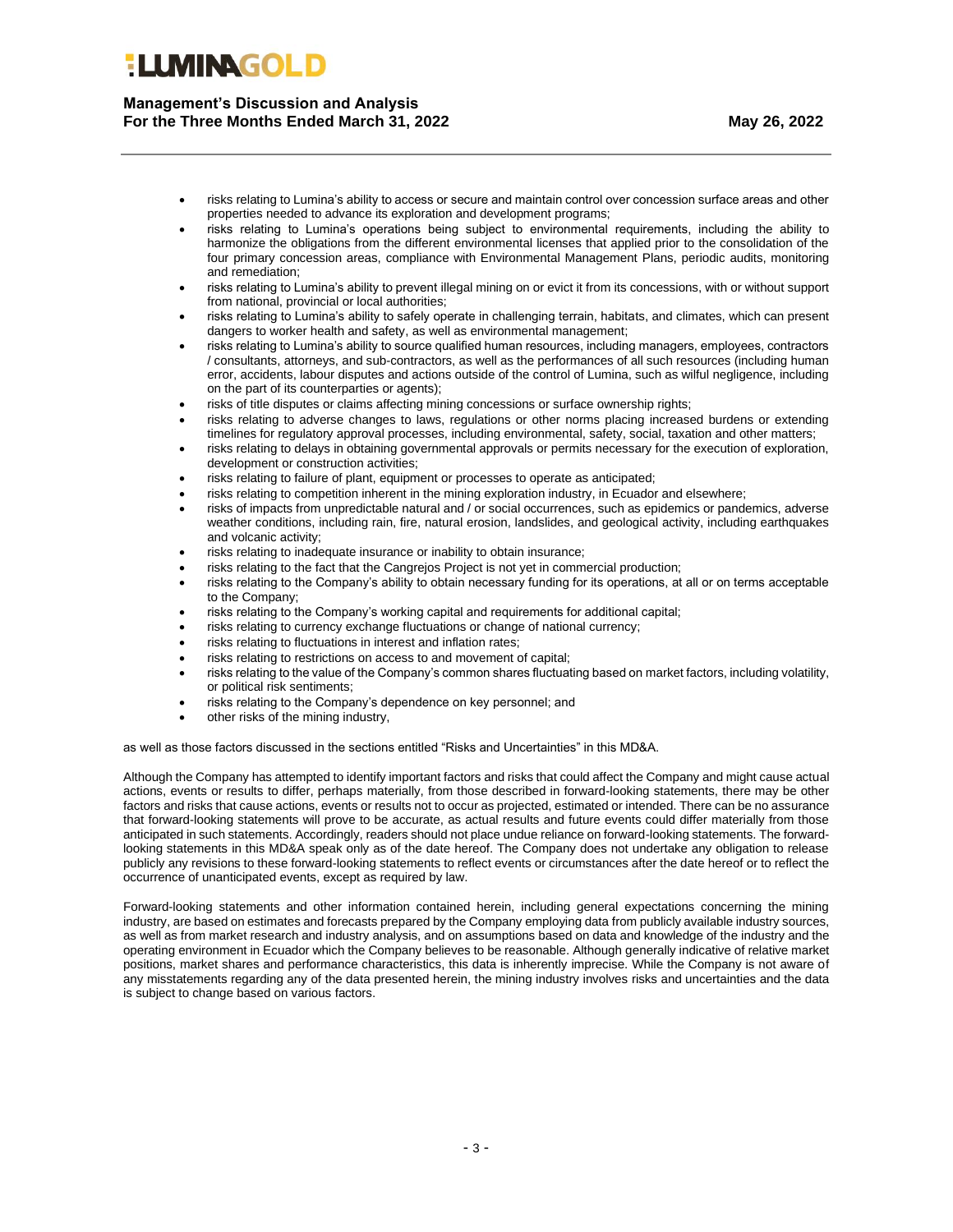### **Management's Discussion and Analysis For the Three Months Ended March 31, 2022 May 26, 2022**

#### **OVERVIEW OF SIGNIFICANT EVENTS AND REVIEW OF ACTIVITIES**

In order to better understand the Company's financial results, it is important to gain an appreciation of the significant events, transactions and activities involving mineral property interests that occurred during the three months ended March 31, 2022 and to the date of this MD&A. This overview should be read in conjunction with the remainder of this MD&A to appreciate more fully the Company's results and activities for the three months ended March 31, 2022.

#### **Cangrejos Project**

Lumina holds the Cangrejos Project, a discovery of high-tonnage, low-grade, gold-copper mineralization in a porphyry environment, as well as lower-tonnage, higher-grade, gold-copper mineralization in structurally focused settings above and peripheral to the porphyry mineralization. To date the Company has defined significant gold and copper mineral resources at the Cangrejos and Gran Bestia deposits within the Cangrejos Project. The Cangrejos Project is located in the foothills of the Andes in the southwest of Ecuador and lies 30 kilometres ("km") southeast of Machala, the capital of El Oro Province, and 150 km south of Guayaquil, Ecuador's largest city. It also benefits from close proximity to the port of Puerto Bolivar (located near Machala), located approximately 40 km away on the Pacific Ocean.

The Cangrejos Project consists of seven mineral concessions covering a total area of 6,373 hectares. Within the area of the concessions, Lumina currently owns or controls approximately 1,512 hectares of land / surface rights, which cover various important locations with respect to the known and potential targets. These surface areas include approximately 360 hectares granted by way of government easement on the concession formerly known as Cangrejos 20 ("C20") and approximately 480 hectares of land that were acquired in November 2019 consisting of approximately 400 hectares for possible facility siting and 80 hectares to the north of the Gran Bestia deposit where the deposit remains open. In May 2022, the Company entered into an agreement whereby it is proposed that, upon the satisfaction of various conditions, one of the Company's non-core mineral concessions will be exchanged for approximately 218 hectares of land.

In June 2020, the Company announced the results of its PEA on the Cangrejos Project, prepared in accordance with NI 43-101. Base case economics were calculated using a gold price of \$1,400 per ounce, copper price of \$2.75 per pound, molybdenum price of \$9.00 per pound, and silver price of \$16.00 per ounce. The effective date of the PEA is June 8, 2020. The PEA's highlights include the following estimates:

- Life of mine ("LOM") average annual payable production of 366 thousand ounces gold;
- LOM average annual payable by-product production of 46 million lbs copper;
- 25-year mine life;
- 40 ktpd processing operation during years 1-5, with an expansion to 80 ktpd in year 6;
- After-tax NPV (5%) and IRR of \$1.6 billion and 16.2%;
- Average cash operating costs of \$545/oz and all-in sustaining costs of \$604/oz, net of by-product credits;
- LOM processed grades of 0.56 grams per tonne ("g/t") gold and 0.10% copper;
- LOM revenue mix of 78.9% gold, 19.4% copper and 1.7% molybdenum plus silver;
- Initial capital costs including working capital and refundable Value Added Tax ("VAT"), of \$1 billion; and,
- Expansion capital to double throughput including working capital of \$454 million.

The PEA is preliminary in nature and includes inferred mineral resources that are considered too speculative geologically to have the economic considerations applied to them that would enable them to be categorized as mineral reserves. Mineral resources are not mineral reserves and do not have demonstrated economic viability. Furthermore, there is no certainty that the PEA will be realized. Additional details on the PEA can be viewed in the Company's technical report relating to the PEA, titled "Cangrejos Gold-Copper Project El Oro Province, Ecuador - NI 43-101 Technical Report Preliminary Economic Assessment", with an effective date of June 8, 2020, and an execution date of July 24, 2020. The technical report is available on SEDAR or the Company's website. The PEA includes mineral resources from two adjacent mineral deposits, being Cangrejos and Gran Bestia.

During the three months ended March 31, 2022 and to the date of this MD&A, the Company's activities on the Cangrejos Project include:

• On October 26, 2021, drilling recommenced at the Cangrejos Project for a program contemplating approximately 30,000 metres of infill, step-out, mine geotechnical and hydrogeological drillholes. As of May 17, 2022, the Company has completed 24,733 metres of infill drilling in 81 holes (75 completed and six in progress) along with a further 1,720 metres of geotechnical drilling completed in three holes. The main infill drilling program is designed to convert the resource contained in the Company's PEA ultimate pits to the Measured or Indicated category, for inclusion in a Pre-Feasibility Study. In addition, drill holes are being performed to step-out on the existing resource, to provide further material for metallurgical testing, and to be used for advancing geotechnical and hydrogeological studies. Results of drilling to date have been announced by the Company via news releases dated February 3, 2022, March 15, 2022, March 29, 2022 and May 9, 2022, which are available on the Company's website or on SEDAR under the Company's profile.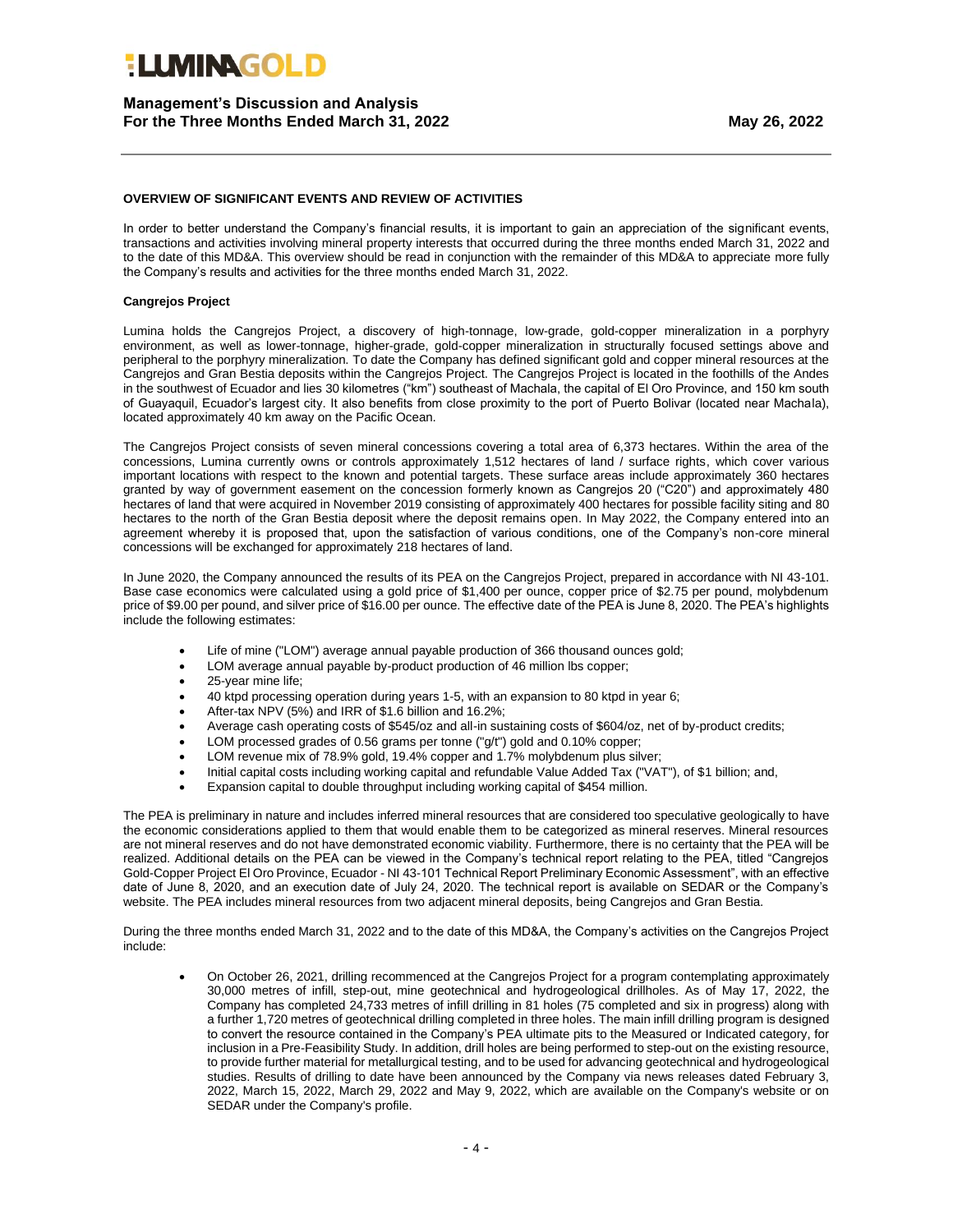### **Management's Discussion and Analysis For the Three Months Ended March 31, 2022 May 26, 2022**

- In February 2022, the Company announced that Ausenco Engineering Canada Inc. ("Ausenco") had been appointed to lead the Cangrejos Project PFS (responsible for processing, infrastructure, geotechnical and environmental engineering, including capital and operating costs and economic analysis). Ausenco was responsible for the waste rock, tailings management and site infrastructure portions of the 2020 PEA and has familiarity with the Cangrejos Project. As part of the PFS work for the Cangrejos Project, Lumina and Ausenco have agreed to complete trade-off and optimization studies around the following areas:
	- o Process plant layout and siting with the aim of reducing the plant footprint;
	- o Overall review of metallurgical test work with the aim to simplify the process flowsheet;
	- $\circ$  Gravity gold recovery circuit cost/benefit analysis and gravity gold treatment method;
	- o Gold-copper extraction/recovery circuit optimization, including saprolite and sap-rock processing;
	- o Molybdenum concentrate circuit cost/benefit analysis;
	- o High Pressure Grinding Rolls ("HPGR") processing cost/benefit analysis versus semi-autogenous grinding ("SAG") / ball mill circuit;
	- $\circ$  Process plant throughput optimization based on current information with the aim to identify capital and operating expenditure reductions versus the 2020 PEA; and
	- o Review of the 2020 PEA filter plant and dry stack tailings design to identify optimization opportunities, including evaluating potential conventional slurry tailings and dry stack sites.

The balance of the consulting team engaged to work on the PFS includes: MTB Project Management (project management); SIM Geological (mineral resource estimation); Independent Mining Consultants (mine engineering); Robert Michel Enterprises (economic model); ND King Consulting (metallurgy); C.H. Plenge & Cia (metallurgical testing); Wiley & Norrish (pit slope design); Global Resource Engineering (hydrology, hydrogeology and geochemical characterization); and, Social Capital Group (social assessment).

#### **COVID-19**

In response to the COVID-19 pandemic, the Company has implemented a series of special health and safety protocols that are consistent with current Ecuadorian Ministry of Health and Ministry of Labor norms, as well as relevant World Health Organization ("WHO") and US Center for Disease Control and Prevention ("CDC") guidelines. The Government of Ecuador has implemented an aggressive COVID-19 vaccination campaign in order to minimize the spread of the virus and its variants. The Government has also created an Emergency Operations Committee that is tasked with determining an appropriate degree of control and restrictions at the local and provincial levels, including limits on public gatherings and transportation and masking and testing protocols. The Company also abides by all local restrictions on activity that may be imposed by the different municipalities in which it operates, as well as evolving rules governing interprovincial transportation.

In July 2021, as part of the Ministry of Health's national campaign to control COVID-19 in Ecuador, all unvaccinated Company personnel in Ecuador participated in a vaccination program for strategic sector industries (which includes mining and mineral exploration). All the Company's local personnel have now received at least two doses of a COVID-19 vaccine, and a booster program is underway.

The Company's protocols address training of all staff and contractors on COVID-19 symptoms and protective measures, processes for the safe transportation of personnel to the Cangrejos Project's camp, restriction of project site access, testing and masking requirements, and application of social distancing and heightened cleanliness measures. In keeping with recent government directives, polymerase chain reaction ("PCR") testing prior to camp entry has ceased in lieu of medical screening, with the administration of rapid antigen tests if COVID-19 is suspected. Regular follow-on medical checkups are conducted for personnel on shift. Positive cases are referred for confirmatory PCR testing. Although activities at site are slowly returning to normal, modified emergency response procedures are expected to remain in place for as long as the Emergency Operations Committee considers COVID-19 to be a public health threat. Given the periodic appearance of COVID-19 variants and the subsequent changes in preventive measures announced by health authorities in different jurisdictions, these measures are expected to continue in some form or another at least through the end of 2022.

Corporate and in-country administrative offices were temporarily closed early on during the pandemic crisis, and remote work arrangements were established for all employees and contractors as appropriate. The offices have since reopened in keeping with national and municipal health and safety guidelines. Community relations programs are ongoing, and the Company has provided substantial COVID-19 support, including food and educational and health equipment to local communities.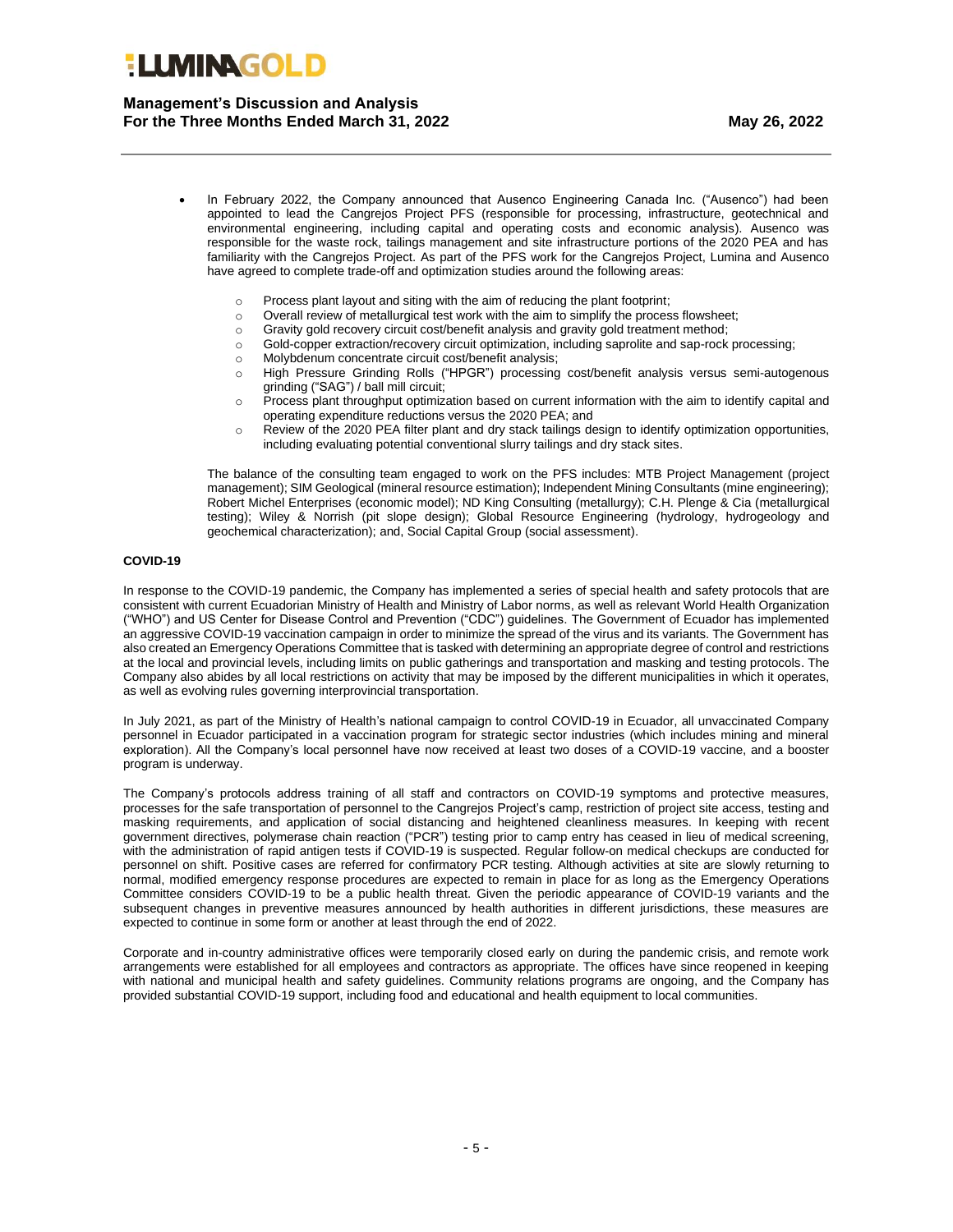**Management's Discussion and Analysis For the Three Months Ended March 31, 2022 May 26, 2022**

#### **Financing Activity**

On October 28, 2020, the Company entered into an agreement with Ross Beaty, the Company's largest shareholder, to establish a CAD\$5 million unsecured credit facility (the "Facility" or "Standby Loan"). The Facility was to provide short-term financing for general corporate and working capital purposes. The Facility bore interest of 8% per annum and had an original maturity on the earlier of: (i) September 30, 2021, (ii) two business days after the Company receives aggregate gross proceeds from one or more equity financings in excess of CAD\$10 million; or (iii) the date of a change of control of the Company, at which time it was to be repaid in full. The Facility also had a 1% standby fee, as well as a 1% drawdown fee. The Company made an initial draw on the Facility of CAD\$500,000 in November 2020. Subsequent draws on the Facility were made from December 2020 through July 2021 totalling CAD\$4,500,000 for a total principal amount of CAD\$5,000,000. In September 2021, the Company and Ross Beaty agreed to increase the Facility from CAD\$5 million to CAD\$6 million and to amend the repayment date to December 31, 2021. An additional CAD\$600,000 was drawn on the Facility in September 2021. On October 6, 2021, the Company issued 8,666,666 common shares at an agreed price of CAD\$0.60 per share to repay a portion of the Facility with a further 1,110,247 common shares being issued on November 29, 2021, also at an agreed price of CAD\$0.60 per share, in order to repay the remaining balance of the Facility.

During the year ended December 31, 2021, the Company received proceeds from the exercise of stock options in the amount of \$458,934. Additionally, on October 6, 2021, the Company closed concurrent private placement financings consisting of (i) a brokered private placement of 16,179,500 common shares at CAD\$0.60 per share and (ii) a non-brokered private placement of 15,468,111 common shares at CAD\$0.60 for gross proceeds of CAD\$18,988,567 (net amount after share issue costs and finder's fees of \$14,313,815). Given the Company's cash balance of \$7,675,767 at March 31, 2022, approximately \$6.6 million of cash received from the private placement financings had been expended by March 31, 2022.

#### **OUTLOOK**

As described earlier in this MD&A in the section "Overview of significant events and review of activities," the Company is performing a drilling campaign and engineering studies at the Cangrejos Project in support of the ongoing PFS and has contracted with consultants to provide support and assistance thereto. While the fieldwork and studies completed as part of the 2020 PEA will be built upon and support portions of the PFS, the Company continues to work with the consulting team to further define plans and refine the scoping for the PFS. In addition to the infill drilling, as described earlier in this MD&A, drill holes will also step-out on portions of the existing resource laterally with the goal of adding additional mineral resources, provide further material for metallurgical testing, and be used for collecting further engineering characterization data and advancing geotechnical and hydrogeological studies supporting mine design within the Cangrejos and Gran Bestia deposits. Additional PFS site engineering investigation work is ongoing to support process facility and infrastructure siting and design. Equally important, the Company is continuing to collect project environmental data to support the PFS and as part of its environmental management program and is working with local communities on community development, social programs and employment. The Company currently has eight drill rigs at the Cangrejos Project and expects to complete its current drilling program in July 2022.

In parallel with the drilling program, the majority of trade-off and optimization studies outlined earlier in this MD&A are underway and expected to be completed in the second quarter of 2022. This work, along with an updated mineral resource estimate, mine plan, metallurgical test work, process flowsheet development, facility and infrastructure siting work, and environmental characterization, will define the PFS project design for engineering, cost estimation and economic valuation. The PFS is expected to be completed during the first half of 2023.

#### **REVIEW OF FINANCIAL RESULTS**

This review of the results of operations should be read in conjunction with the unaudited condensed consolidated interim financial statements of the Company for the three months ended March 31, 2022 and 2021 along with other public disclosure documents of the Company.

For the three months ended March 31, 2022, the Company reported a net loss of \$6,140,814 compared to a net loss of \$1,840,064 for the three months ended March 31, 2021. The significant increase in net loss arose primarily as a result of the Company's current drilling program in support of a proposed PFS during the three months ended March 31, 2022 as compared to the prior year equivalent period when no significant work programs were being conducted.

#### **Exploration and Evaluation Asset (Mineral Property)**

The Company capitalizes costs incurred acquiring exploration and evaluation assets (mineral projects) and any required licenses related thereto with a term of more than one year. At March 31, 2022, the carrying value of the exploration and evaluation asset related to the Cangrejos Project was \$1,701,100 (December 31, 2021 - \$1,701,100).

Exploration and evaluation ("E&E") expenditures are expensed to profit and loss as incurred. These are discussed below and are disclosed in Note 6(b) of the unaudited condensed consolidated interim financial statements for the three months ended March 31, 2022.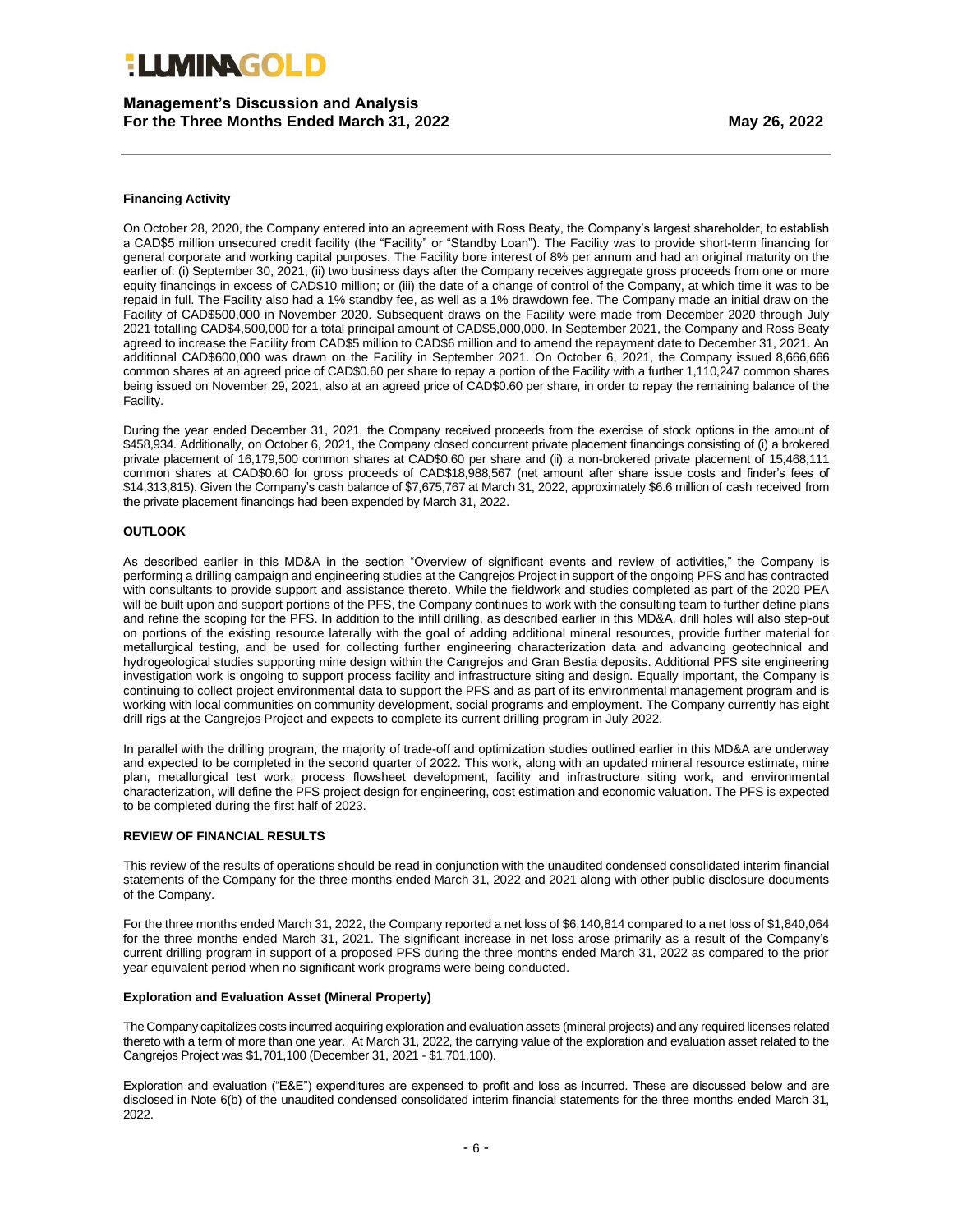#### **Expenses**

#### *Exploration and evaluation expenditures*

The Company's E&E expenditures on the Cangrejos Project were as follows for the three months ended March 31, 2022 and 2021:

|                                  | Three months ended March 31, |    |           | Increased (decreased) |                    |
|----------------------------------|------------------------------|----|-----------|-----------------------|--------------------|
|                                  | 2022                         |    | 2021      |                       | <b>Expenditure</b> |
| Assays / Sampling                | \$<br>126,982                | \$ | 2,590     | \$                    | 124,392            |
| Camp                             | 321,069                      |    | 158,804   |                       | 162,265            |
| Camp access and improvements     | 95,967                       |    | 28,573    |                       | 67,394             |
| Drilling                         | 3,439,738                    |    |           |                       | 3,439,738          |
| Engineering                      | 360,871                      |    | 53,433    |                       | 307,438            |
| Environmental, Health & Safety   | 211,319                      |    | 190,539   |                       | 20,780             |
| Field office                     | 159,981                      |    | 79,449    |                       | 80,532             |
| Geological consulting            | 118,478                      |    | 77,999    |                       | 40,479             |
| Geological and field staff       | 102,827                      |    | 5,239     |                       | 97,588             |
| Legal fees                       | 20,212                       |    | 101,493   |                       | (81, 281)          |
| Metallurgical                    | 67,980                       |    |           |                       | 67,980             |
| Mineral rights and property fees | 143,488                      |    | 64,562    |                       | 78,926             |
| Project management               | 175,754                      |    | 168,702   |                       | 7,052              |
| Reports                          | 47,361                       |    |           |                       | 47,361             |
| Social and community             | 116,405                      |    | 103,277   |                       | 13,128             |
| Share-based payment              | 50,427                       |    | 44,947    |                       | 5,480              |
| Transportation and accommodation | 148,552                      |    | 82,419    |                       | 66,133             |
|                                  | \$<br>5,707,411              | \$ | 1,162,026 | \$                    | 4,545,385          |

As discussed earlier in this MD&A, the Company has seen a significant increase in E&E expenditures during the three months ended March 31, 2022 as a result of the current drilling program at the Cangrejos Project and the studies and consultants that have been engaged as part of the work for the Company's proposed PFS. Only minimal activities were being conducted during the three months ended March 31, 2021 with a focus on ongoing community relations and support in light of the COVID-19 pandemic and its impact on both the Company and the residents of towns near the Cangrejos Project.

#### *Other operating expenses*

The Company's other operating expenses for the three months ended March 31, 2022 and 2021 were as follows:

|                                            | Three months ended March 31,<br>2022 | 2021    | Increased (decreased)<br><b>Expenditure</b> |           |
|--------------------------------------------|--------------------------------------|---------|---------------------------------------------|-----------|
| Fees, salaries and other employee benefits | 304.517                              | 276.898 |                                             | 27.619    |
| General and administration ("G&A")         | 114.456                              | 197.153 |                                             | (82, 697) |
| Professional fees                          | 28,112                               | 103,666 |                                             | (75, 554) |
| Insurance                                  | 23.069                               | 6.891   |                                             | 16.178    |
|                                            |                                      |         |                                             |           |
|                                            | 470.154                              | 584.608 |                                             | (114.454) |

Fees, salaries and other employee benefits for the three months ended March 31, 2022 include \$110,629 of share-based payment expense (three months ended March 31, 2021 - \$110,764). Excluding this non-cash expense, fees, salaries and other employee benefits for the three months ended March 31, 2022 were \$193,888 compared to \$166,134 for the three months ended March 31, 2021. The increase period on period is attributable to an increase in investor relations activity. Other operating expenses (G&A and professional fees) were lower for the three months ended March 31, 2022 compared to the three months ended March 31, 2021. G&A costs were primarily lower in the 2022 period due to travel costs while professional fees vary from period to period as these services are utilized depending on circumstances that arise.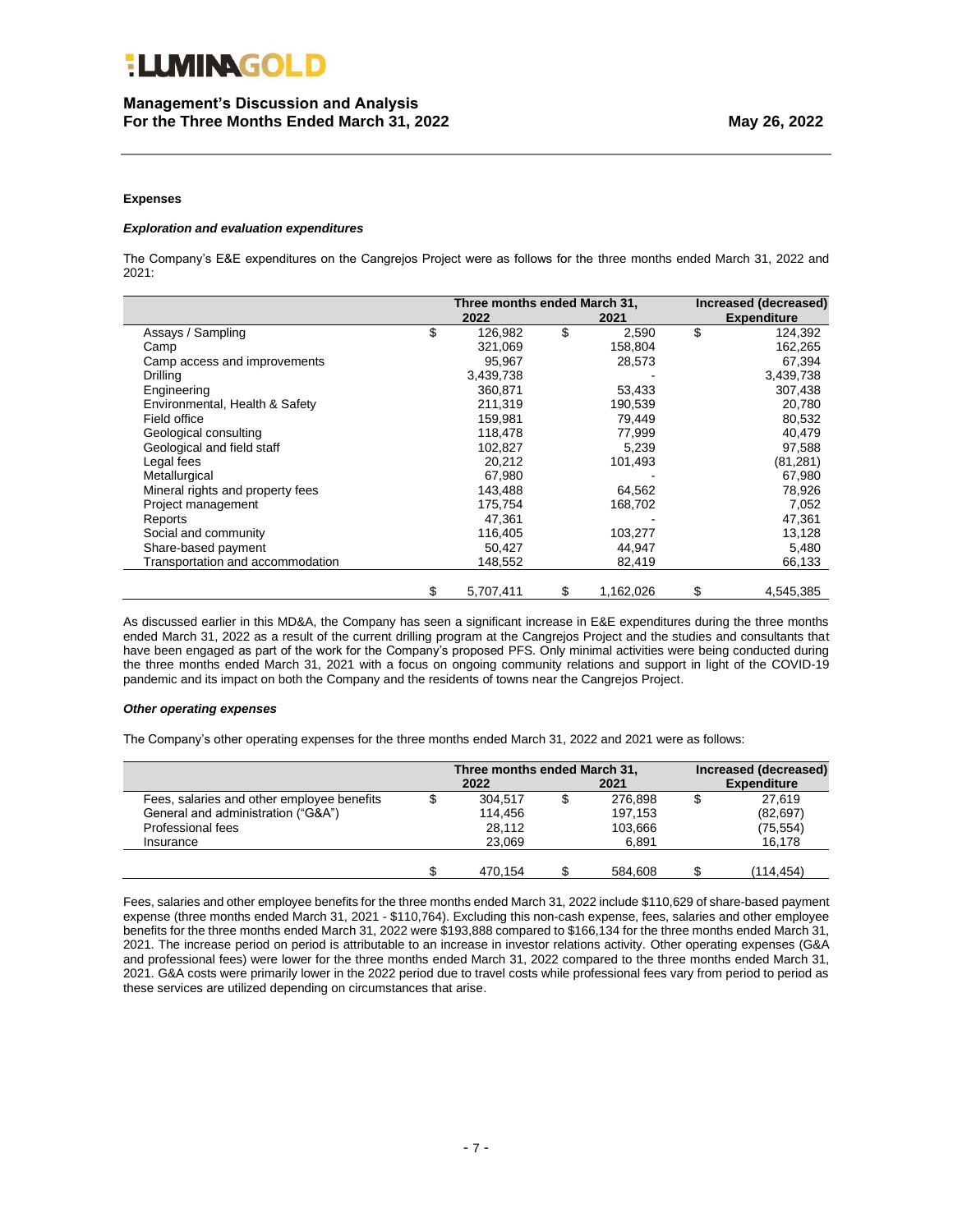### **Management's Discussion and Analysis For the Three Months Ended March 31, 2022 May 26, 2022**

#### *Other income / expenses*

The Company's other income / expenses for the three months ended March 31, 2022 and 2021 were as follows:

|                                | Three months ended March 31, |         |  |           |  |
|--------------------------------|------------------------------|---------|--|-----------|--|
|                                | 2022                         |         |  | 2021      |  |
| Interest income and other      |                              | 5.421   |  | 342       |  |
| Interest and financing expense |                              | (1,645) |  | (59, 877) |  |
| Foreign exchange gain (loss)   |                              | 32.975  |  | (33, 895) |  |
|                                |                              |         |  |           |  |
|                                |                              | 36,751  |  | (93, 430) |  |

During the three months ended March 31, 2021, the Company incurred interest and financing fee expenses on the Standby Loan which was in place during that period of time. The Standby Loan was repaid by issuance of common shares of the Company in 2021 so was no longer outstanding during the three months ended March 31, 2022. Foreign exchange gains or losses primarily arise as a result of cash and cash equivalents held in Canadian dollars, the Company's Standby Loan (during the 2021 period) which was denominated in Canadian dollars, and the fluctuation of the exchange rate between Canadian and U.S. dollars.

#### **Related Party Transactions**

The Company incurred the following expenses with related parties:

|                                |                                                  | Three months ended March 31, |    |         |
|--------------------------------|--------------------------------------------------|------------------------------|----|---------|
| <b>Related company</b>         | <b>Nature of transactions</b>                    | 2022                         |    | 2021    |
| Miedzi Copper Corp. ("Miedzi") | E&E (geological)                                 | \$<br>341                    | \$ | 3.002   |
| Miedzi                         | G&A                                              | 9.692                        |    | 10.997  |
| Miedzi                         | Fees                                             | 50.769                       |    | 47,164  |
| Hathaway Consulting Ltd.       | Fees                                             | 26,709                       |    | 25,529  |
| Into the Blue Management Inc.  | Fees                                             | 21.528                       |    | 24,545  |
| Koval Management Inc.          | Fees                                             | 48.591                       |    | 47.275  |
| La Mar Consulting Inc.         | E&E (social/community)                           | 34,395                       |    | 32,793  |
| Luminex Services Ecuador LS-   |                                                  |                              |    |         |
| EC S.A. ("Luminex Services")   | E&E (geological; social/community; field office) |                              |    | 70,762  |
| Lyle E Braaten Law Corp.       | Fees                                             | 18,959                       |    | 17,021  |
|                                |                                                  |                              |    |         |
|                                |                                                  | \$<br>210.984                | S  | 279.088 |

Miedzi is considered a company related by way of directors, officers and shareholders in common. Hathaway Consulting Ltd, Into the Blue Management Inc., Koval Management Inc., La Mar Consulting Inc. and Lyle E Braaten Law Corp. are related by way of being owned by directors or officers of the Company. Luminex Services is a subsidiary of Luminex Resources Corp. ("Luminex") and provided personnel services to Odin Mining del Ecuador S.A. ("Odin"), the Company's wholly owned subsidiary that holds the Cangrejos Project. Luminex is considered a related party by way of directors, officers and shareholders in common. Related party transactions are recognized at the amounts agreed between the parties. Outstanding balances are unsecured and settlement occurs in cash. At March 31, 2022, there were no amounts owing to related parties (December 31, 2021 - \$Nil).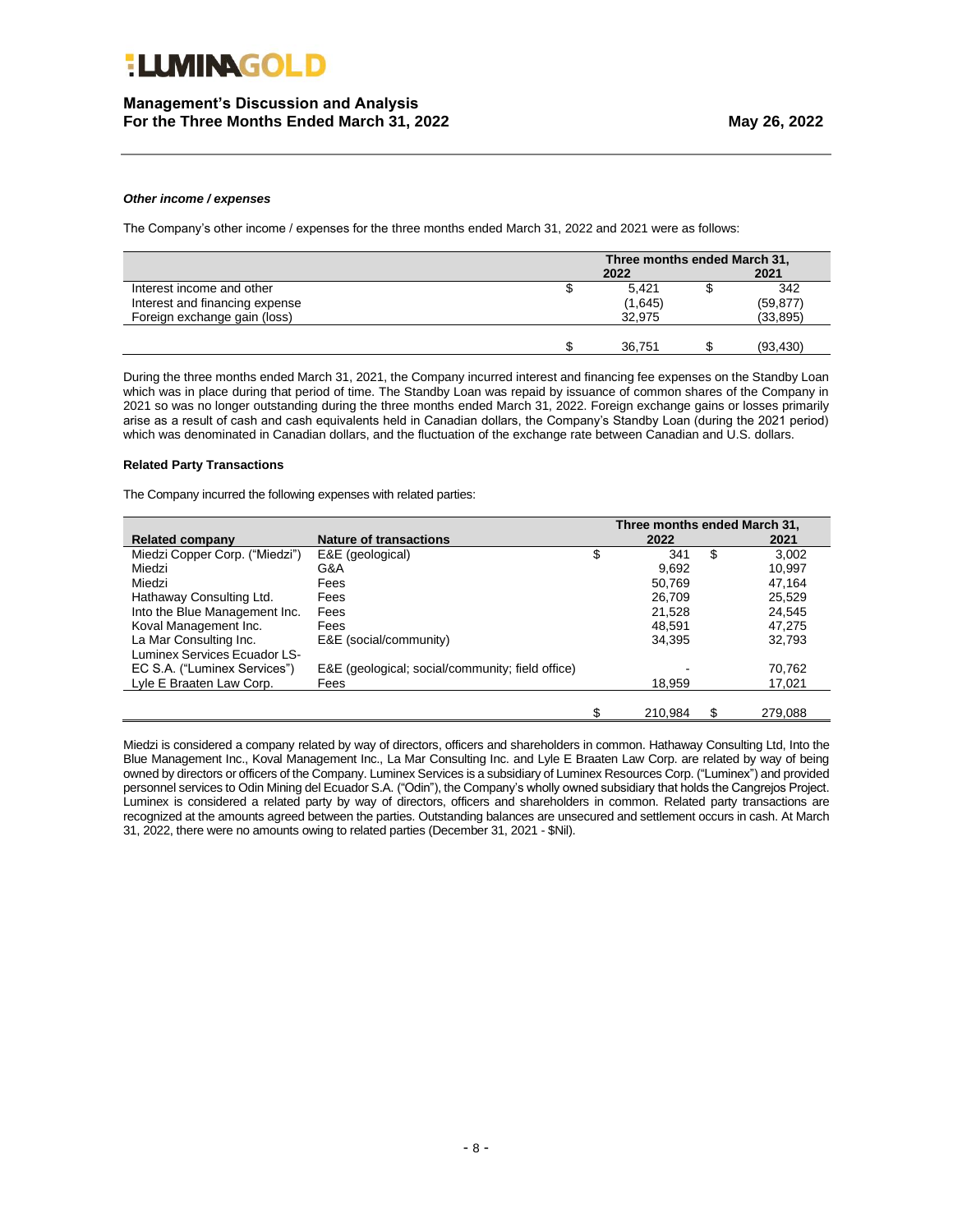### **SUMMARY OF QUARTERLY RESULTS (UNAUDITED)**

The information presented below highlights the Company's unaudited quarterly results for the past eight quarters.

| <b>Three Months Ended:</b>       | March 31,<br>2022 | December 31,<br>2021 | September 30,<br>2021 | <b>June 30,</b><br>2021 |  |
|----------------------------------|-------------------|----------------------|-----------------------|-------------------------|--|
| Revenue                          | -                 | ٠                    |                       |                         |  |
| Expenses                         | (6, 177, 565)     | (3,526,977)          | (1, 184, 315)         | (1,313,372)             |  |
| Other income (expenses)          | 36.751            | 65.323               | 845                   | (125,078)               |  |
| Net loss for the period          | (6, 140, 814)     | (3,461,654)          | (1, 183, 470)         | (1,438,450)             |  |
| Basic and diluted loss per share | (0.02)            | (0.01)               | (0.005)               | (0.01)                  |  |

| <b>Three Months Ended:</b>       | March 31,<br>2021 | December 31,<br>2020 | September 30,<br>2020 | <b>June 30,</b><br>2020 |  |
|----------------------------------|-------------------|----------------------|-----------------------|-------------------------|--|
| Revenue                          | -                 | -                    |                       |                         |  |
| Expenses                         | (1,746,634)       | (2, 196, 328)        | (1,384,296)           | (1,837,687)             |  |
| Other income (expenses)          | (93, 430)         | (35, 206)            | 8,135                 | 13,556                  |  |
| Net loss for the period          | (1,840,064)       | (2,231,534)          | (1,376,161)           | (1,824,131)             |  |
| Basic and diluted loss per share | (0.01)            | (0.01)               | (0.005)               | (0.01)                  |  |

The Company's quarterly results reflect the ongoing exploration and evaluation efforts made on the Cangrejos Project, which efforts vary from period to period as described in more detail below depending on the current phase of activity being conducted. During the three months ended June 30, 2020 expenses totalled \$1,837,687 reflecting the Company's work on completing the 2020 PEA for the Cangrejos Project.

Expenses for the three months ended September 30, 2020 were \$1,384,296, a reduction of \$453,391 compared to the quarter ended June 30, 2020. The final PEA report was issued in July 2020 following which the Company's expenditures with the various consultants related thereto decreased. The Company's exploration work in the quarter ended September 30, 2020 primarily consisted of a rock sampling program while ongoing support was provided to local communities.

The Company's work efforts on its Cangrejos Project in each of the three months ended December 31, 2020, March 31, 2021, June 30, 2021 and September 30, 2021, continued to primarily consist of ongoing rock sampling and community support. E&E expense for the quarter ended December 31, 2020 was \$1,280,988, which was broadly consistent with the quarter ended September 30, 2020 at \$1,009,803. Fees, salaries and employee benefits expense in the quarter ended December 31, 2020 was \$811,448 compared to \$308,611 for the quarter ended September 30, 2020. The increase arose due to year-end bonuses and share-based payment expense related to stock options granted in November 2020.

Expenses for the three months ended March 31, 2021 totalled \$1,746,634, a reduction of \$449,694 compared to the previous quarter while expenses for the three months ended June 30, 2021 totalled \$1,313,372, a further reduction of \$433,262. These costs reflect the Company's decision to reduce work programs and holding costs for the Cangrejos Project during this period. The further reduction in costs for the three months ended June 30, 2021 arose as the Company continued its general work programs at the Cangrejos Project but also sought to minimize operating costs to preserve cash to the extent possible. These efforts to reduce costs continued in the three months ended September 30, 2021 while the Company was in the process of raising additional equity financing (which closed in early October 2021) in order to commence work on a PFS.

Expenses for the three months ended December 31, 2021 increased significantly compared to the prior quarters. The single largest factor contributing to the increase in expenses arose as a result of the recommencement of drilling at the Cangrejos Project in support of a PFS. Drilling expense alone for the three months ended December 31, 2021 was \$1,018,930. Included in expenses are fees, salaries and other employee benefits expense which totalled \$761,484 in the three months ended December 31, 2021 compared to \$269,323 for the three months ended September 30, 2021. Consistent with prior years, this expense increased in the three months ended December 31, 2021 as a result of year-end bonuses and share-based payment expense related to the stock options granted in November 2021.

As described earlier in this MD&A, the Company has continued and expanded its drilling program and PFS work during the three months ended March 31, 2022 which resulted in total expenses for the period of \$6,177,565. E&E expenses totalled \$5,707,411 which includes \$3,439,738 on drilling alone, significantly higher than in the prior periods noted above.

#### **ADDITIONAL DISCLOSURE FOR VENTURE ISSUERS WITHOUT SIGNIFICANT REVENUE**

Additional disclosure concerning the Company's expenses and mineral property costs is provided earlier in this MD&A and in Note 6 of the Company's unaudited condensed consolidated interim financial statements for the three months ended March 31, 2022 and 2021.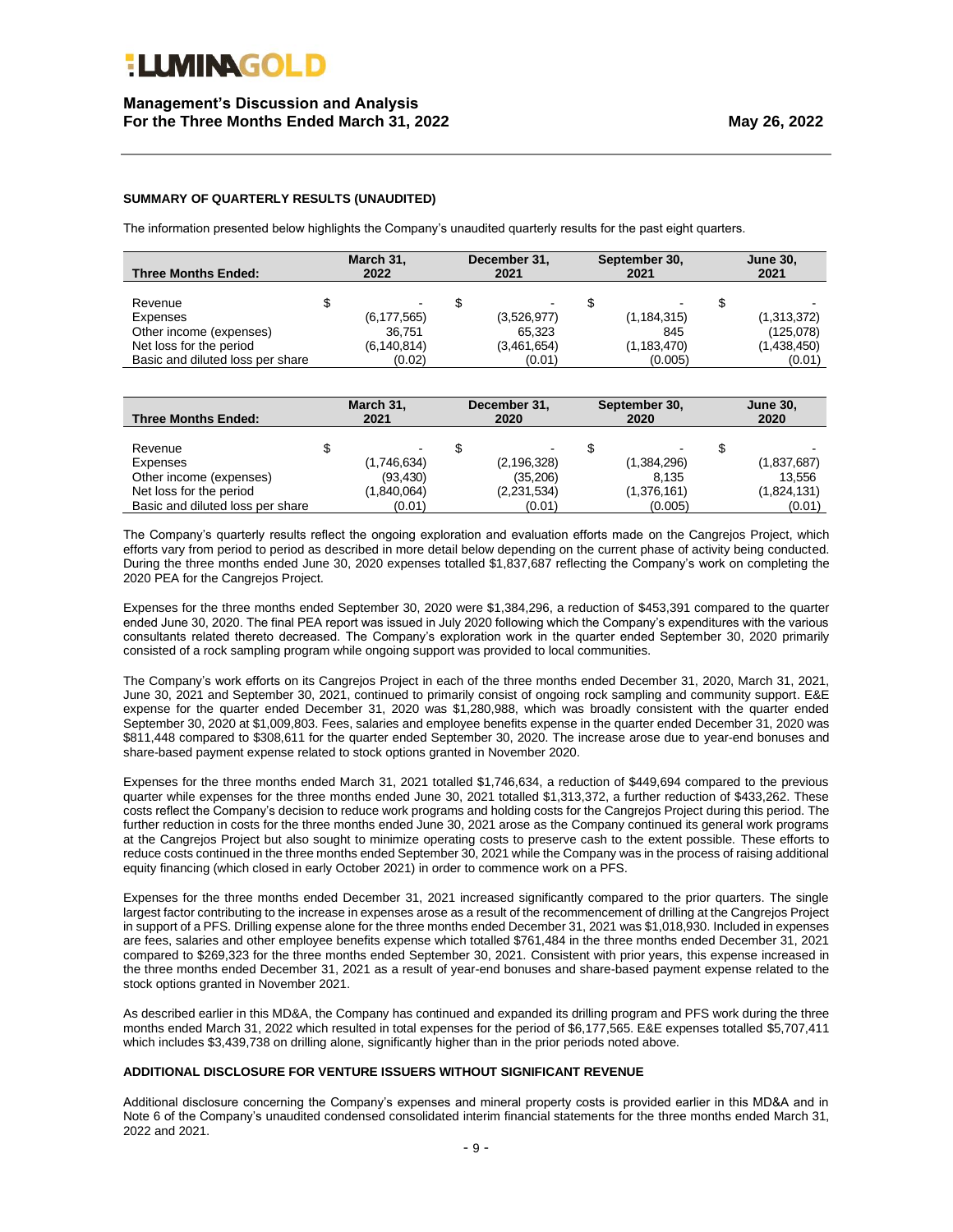### **Management's Discussion and Analysis For the Three Months Ended March 31, 2022 May 26, 2022**

#### **LIQUIDITY AND CAPITAL RESOURCES**

At March 31, 2022, the Company had cash of \$7,675,767 compared to cash of \$12,032,208 at December 31, 2021. The Company's working capital at March 31, 2022 was \$5,508,505 compared to \$11,488,059 at December 31, 2021. The Company's cash at March 31, 2022, was sufficient to meet the Company's current accounts payable and accrued liabilities at that date.

Working capital is defined as current assets minus current liabilities. Working capital calculations or changes are not measures of financial performance, nor do they have standardized meanings, under IFRS. Readers are cautioned that this calculation may differ among companies and analysts and therefore may not be directly comparable. Management believes that disclosure of the Company's working capital is of value to assess the available capital resources of the Company at a reporting period end.

At March 31, 2022, the Company's cash was held at Scotiabank, a major chartered bank in Canada, and one bank in Ecuador. Management is not aware of any liquidity issues associated with any of the banks in which funds have been deposited.

The Company had no long-term debt obligations or off-balance sheet arrangements at March 31, 2022.

In order to keep its mineral concessions in Ecuador in good standing, the Company is required to meet certain spending commitments each year, which are communicated to the Government of Ecuador on an annual basis. The Company's 2022 commitment of \$845,000 has been satisfied as at the date of this MD&A.

To date, the capital requirements of the Company have been met by equity or loan proceeds. As described in Note 2(b) to the unaudited condensed consolidated interim financial statements of the Company for the three months ended March 31, 2022, the Company has incurred cumulative losses of \$103,459,793 and will continue to incur losses in the development of its business. The Company's ability to continue as a going concern is dependent upon obtaining additional financing, entering into a joint venture, a merger or other business combination transaction involving a third party, sale of all or a portion of the Company's assets, the outright sale of the Company, the successful development of the Company's mineral property interests, or a combination thereof. In addition, the Company has recently expanded the pace of its E&E activities at the Cangrejos Project as it seeks to work on a PFS. This increase in the level and pace of E&E activities will require additional financing to be sought in the near-term in order to continue the work required for the Company's proposed PFS.

The COVID-19 pandemic remains ongoing. The situation remains dynamic and the ultimate duration and magnitude of the impact on the economy, capital markets and the Company's financial position cannot be reasonably estimated at this time. The Company is monitoring developments and will adapt its business plans accordingly. The actual and threatened spread of COVID-19 and its variants globally could adversely impact the Company's ability to carry out its plans and raise capital. The ability to raise additional financing for future activities beyond those contemplated by the aforementioned financing activity may be impaired, or such financing may not be available on favourable terms, due to conditions beyond the control of the Company, such as uncertainty in the capital markets, depressed commodity prices or country risk factors. This exposure is discussed in more detail in the "Risks and Uncertainties" section of this MD&A. These factors indicate the existence of a material uncertainty that may cast significant doubt about the Company's ability to continue as a going concern.

#### **FINANCIAL INSTRUMENTS**

At March 31, 2022, the Company's financial instruments consist of cash, other receivables, environmental deposit and accounts payable and accrued liabilities. Fair value estimates are made at the balance sheet date based on generally accepted pricing models, discounted cash flow analysis or using prices from observable current market transactions. These estimates are subjective in nature and may involve significant uncertainties in matters of judgment and, therefore, cannot be determined with precision. The fair values of the Company's financial instruments approximate their carrying values due to their short terms to maturity or capacity for prompt liquidation and the interest rates being charged or earned on these amounts.

The Company's financial instruments have been classified as follows under IFRS:

- Cash: amortized cost.
- Other receivables: amortized cost.
- Environmental deposit: amortized cost.
- Accounts payable and accrued liabilities: amortized cost.

The types of financial risk exposure and the way in which such exposure is managed by the Company is described in more detail below.

#### **Credit Risk**

It is management's opinion that the Company is not exposed to significant credit risk arising from these financial instruments, as disclosed in Note 14(a) to the unaudited condensed consolidated interim financial statements for the three months ended March 31, 2022.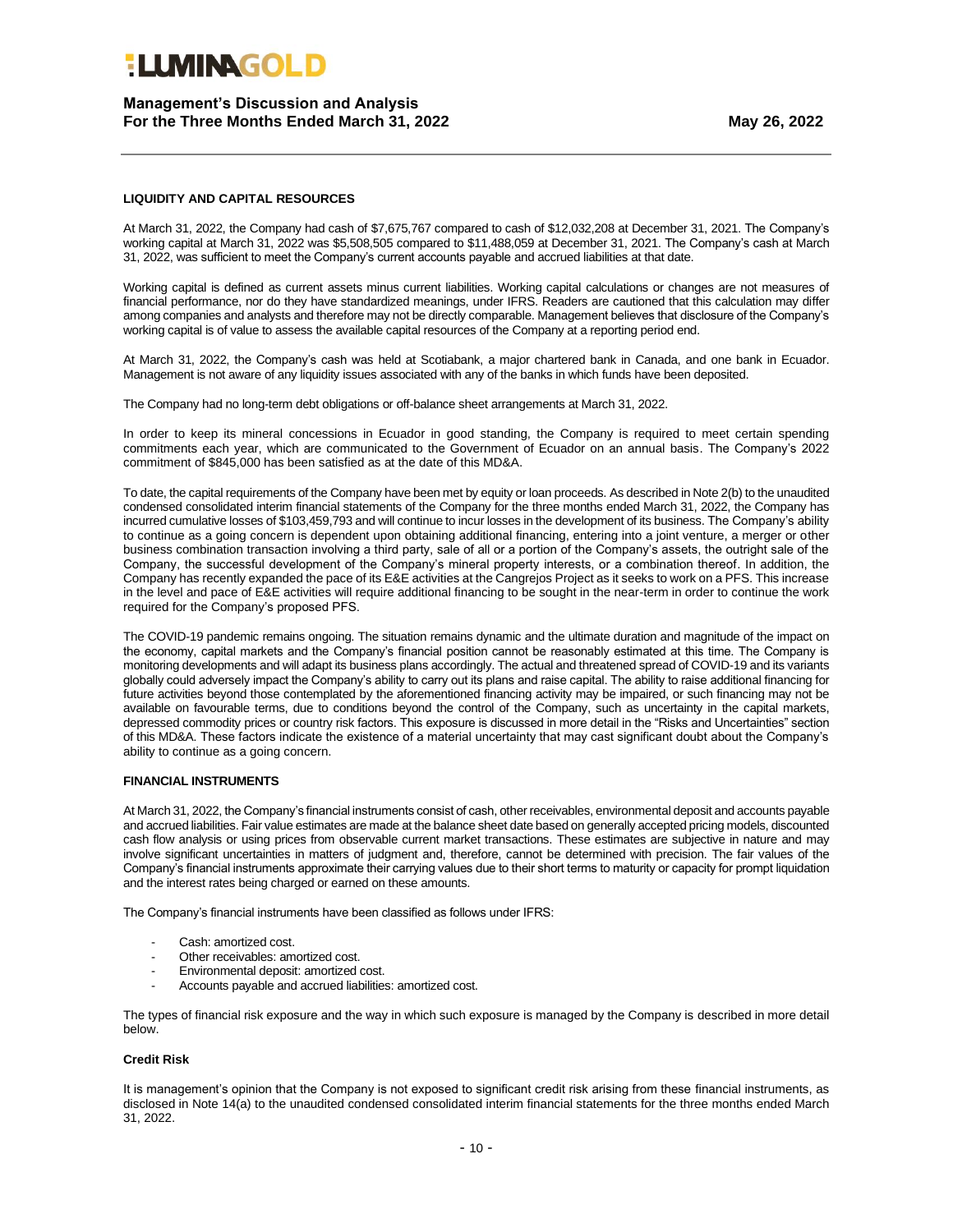### **ELIMINAGOL P**

### **Management's Discussion and Analysis For the Three Months Ended March 31, 2022 May 26, 2022**

The Company's exposure to credit risk on its cash is limited by maintaining this asset with high-credit quality financial institutions. The Company may be exposed to the credit risk of its banks in Ecuador which hold cash for the Company's Ecuadorian operations. The Company limits its exposure to this risk by maintaining minimal cash balances in Ecuador, normally sufficient to fund the next month's operations.

#### **Liquidity Risk**

Liquidity risk is the risk that the Company will be unable to meet its financial obligations as they become due. The Company manages liquidity risk by ensuring that it has sufficient cash and other financial resources available to meet its obligations. The Company typically forecasts cash flows for a period of twelve months to identify financial requirements. These requirements are met through a combination of cash on hand, disposition of assets, accessing capital markets and/or loan advances.

At March 31, 2022, the Company's current liabilities consisted of accounts payable and accrued liabilities of \$2,271,045, due primarily within the next quarter. The Company's cash of \$7,675,767 at March 31, 2022 was sufficient to pay these current liabilities.

#### **Market Risks**

The market risks to which the Company is exposed are interest rate risk and currency risk.

#### *Interest Rate Risk*

Interest rate risk is the risk that the future cash flows of the Company will fluctuate because of changes in market interest rates. Included in net loss for the three months ended March 31, 2022 is interest income earned on the Company's cash. Based on the Company's cash at March 31, 2022, and assuming that all other variables remain constant, a 1% increase or decrease in interest rates would result in an increase or decrease to the Company's interest income of approximately \$77,000 (on an annualized basis).

#### *Currency Risk*

The functional currency of the Company and its subsidiaries is the U.S. dollar. The carrying amounts of monetary assets and liabilities denominated in currencies other than the U.S. dollar are subject to fluctuations in the underlying foreign currency exchange rates. Gains and losses on such items are included as a component of net loss for the period.

The Company is exposed to foreign exchange and currency risks arising from fluctuations in foreign exchange rates among the U.S. dollar and Canadian dollar and the degree of volatility of these rates. The Company has historically raised funds from equity financings primarily in Canadian dollars of which the majority of the cash is converted to U.S. dollars upon conclusion of the financing. Canadian G&A expenses are primarily paid in Canadian dollars. The Company does not use derivative instruments to reduce its exposure to foreign exchange and currency risks.

At March 31, 2022, the Company's cash included \$2,063,899 held in Canadian dollars as disclosed in Note 3 of the unaudited condensed consolidated interim financial statements for the three months ended March 31, 2022. In addition, the Company had \$81,267 in accounts payable that was denominated in Canadian dollars at March 31, 2022. The Company estimates that a 1% fluctuation in foreign currency exchange rates of the Canadian dollar compared to the U.S. dollar would have an impact of approximately \$20,000 to the results of operations based upon the foreign currency financial instruments (including cash) held at March 31, 2022.

#### **SHARE CAPITAL**

As at the date of this MD&A, the Company had the following securities issued and outstanding:

| Common shares:                 | 376.356.273 |                                                       |
|--------------------------------|-------------|-------------------------------------------------------|
| Common share purchase options: | 24.192.465  | exercisable between CAD\$0.54 - CAD\$0.75 per option. |

### **CRITICAL ACCOUNTING JUDGMENTS AND ESTIMATES**

The preparation of financial statements in conformity with IFRS requires management to make certain judgments, estimates and assumptions that affect the reported amounts of assets, liabilities, income and expenses. The Company evaluates its estimates on an ongoing basis and bases them on various assumptions that are believed to be reasonable under the circumstances. The Company's estimates are used for making judgments about the carrying value of assets and liabilities that are not readily apparent from other sources. Actual results are likely to differ from these estimates. Should the Company be unable to meet its ongoing obligations, the realizable value of its assets may decline materially from current estimates.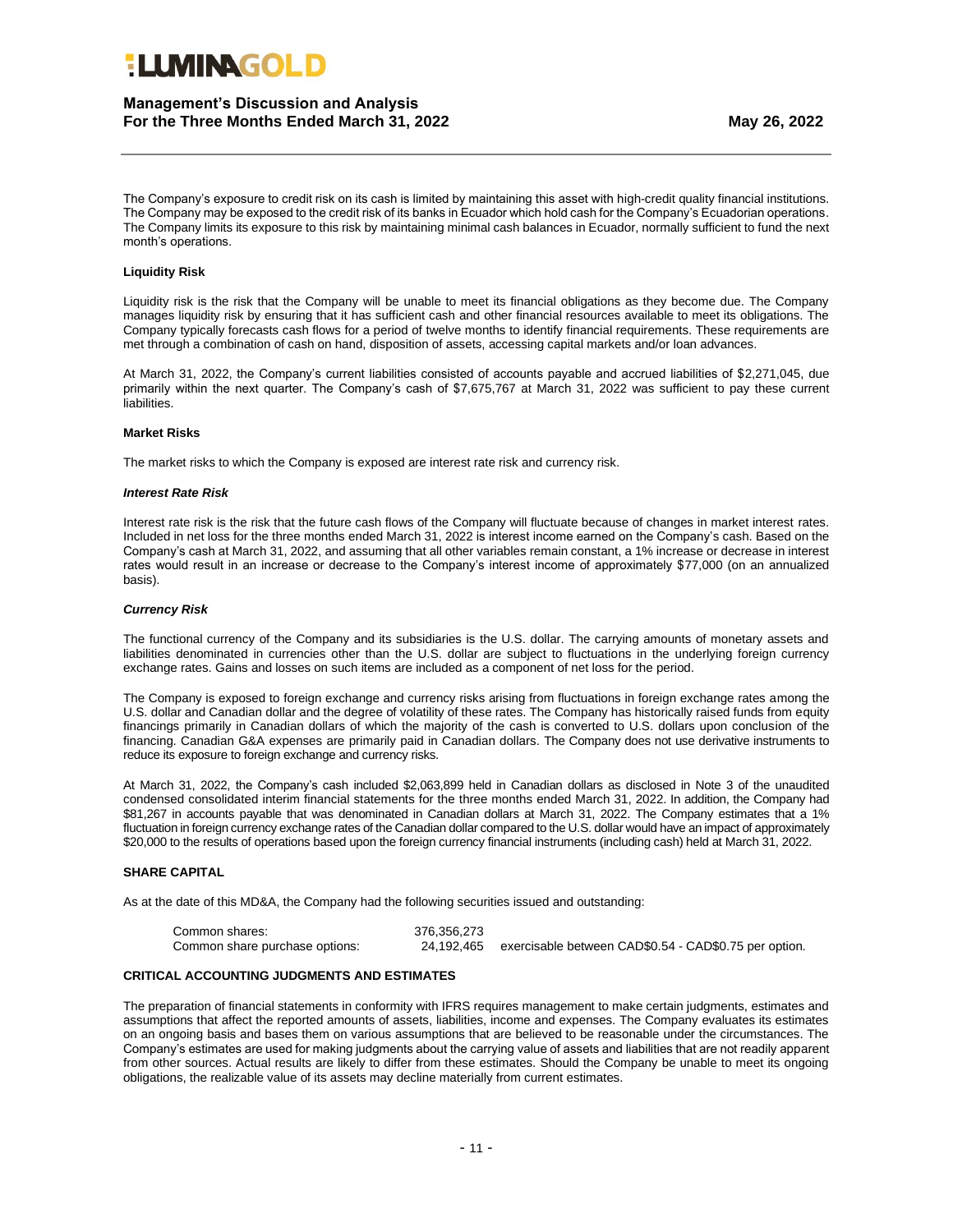### **Management's Discussion and Analysis For the Three Months Ended March 31, 2022 May 26, 2022**

The accounting policy estimates and judgments described below are considered by management to be essential to the understanding and reasoning used in the preparation of the Company's consolidated financial statements and the uncertainties that could have a bearing on its financial results.

#### **Going concern**

The assessment of the Company's ability to continue as a going concern requires significant judgment. As disclosed in Note 2(b) of the unaudited condensed consolidated interim financial statements for the three months ended March 31, 2022, the Company has incurred cumulative losses of \$103,459,793. The ability of the Company to continue as a going concern is dependent upon obtaining additional financing, entering into a joint venture, a merger or other business combination transaction involving a third party, sale of all or a portion of the Company's assets, the outright sale of the Company, the successful development of the Company's mineral property interests or a combination thereof. Factors that the Company evaluates include forecasts, the ability to reduce expenditures if required, and indications of shareholder support.

#### **Exploration and evaluation assets**

The application of the Company's accounting policy for exploration and evaluation assets requires judgment in determining whether it is likely that costs incurred will be recovered through successful exploration and development or sale of the asset under review. Furthermore, the assessment as to whether economically recoverable mineral resources exist is itself an estimation process. Estimates and assumptions made may change if new information becomes available. If, after expenditure is capitalized, information becomes available suggesting that the recovery of expenditure is unlikely, the amount capitalized is written off to profit or loss in the period when the new information becomes available.

#### **Share-based payments**

The Company utilizes the Black-Scholes Option Pricing Model ("Black-Scholes") to estimate the fair value of stock options granted to directors, officers and employees. The use of Black-Scholes requires management to make various estimates and assumptions that impact the value assigned to the stock options including the forecast future volatility of the stock price, the risk-free interest rate, dividend yield and the expected life of the stock options. Any changes in these assumptions could have a material impact on the share-based payment calculation value.

#### **CHANGES IN ACCOUNTING STANDARDS**

The Company has not early adopted any amendment, standard or interpretation that has been issued by the IASB but that is not yet effective, nor has it identified any such standard or interpretation that is expected to have a material impact on the Company's consolidated financial statements.

#### **RISKS AND UNCERTAINTIES**

The Company's principal activity is mineral exploration and development. Companies in this industry are subject to many kinds of risks, including, but not limited to, operational, technical, environmental, labour, social, political, regulatory, security, financial, economic, and metals pricing. Additionally, often due to factors that cannot be predicted or foreseen, few exploration projects successfully achieve development. While risk management cannot eliminate the impact of all potential risks, the Company strives to manage risks to the extent possible and practicable.

The risks and uncertainties described in this section are considered by management to be the most important in the context of the Company's business. The risks and uncertainties below are not listed in order of importance, nor are they inclusive of all the risks and uncertainties the Company may be subject to, and therefore other risks may apply.

• *The impact and risks arising from epidemic diseases, such as the recent outbreak of COVID-19 may have a significant impact on the Company.*

The impacts of the still spreading and ongoing COVID-19 pandemic and its variants on the Company are unpredictable. The Company continues to adapt work in Quito and at the Cangrejos Project in response to the mandates of the governmental authorities of Ecuador, and to employee and local concerns. Health and safety rules in all jurisdictions are constantly evolving and the Company will continue to evaluate and adapt to announcements and norms. Government and local restrictions on the movement of people and goods may cause visits, fieldwork and analysis performed by the Company and its contractors to slow or even cease, as well as impact operating costs. While it appears that Ecuador´s national vaccination campaign has been a success, future aggressive measures to counter contagion, including the imposition of localized restrictions, cannot be ruled out. Likewise, other jurisdictions, including Canadian provinces and states in the United States of America, have at times instituted work and/or mobility restrictions. Such disruptions may sideline Company personnel temporarily, as well as cause the Company to push out forecasts for activity and increase fiscal losses. In addition, the outbreak of COVID-19 continues to cause considerable disruption to the world economy and financial and metals markets, which could have a material adverse impact on the ability of the Company to execute its strategy or raise funding and might negatively impact, among other factors, the Company's share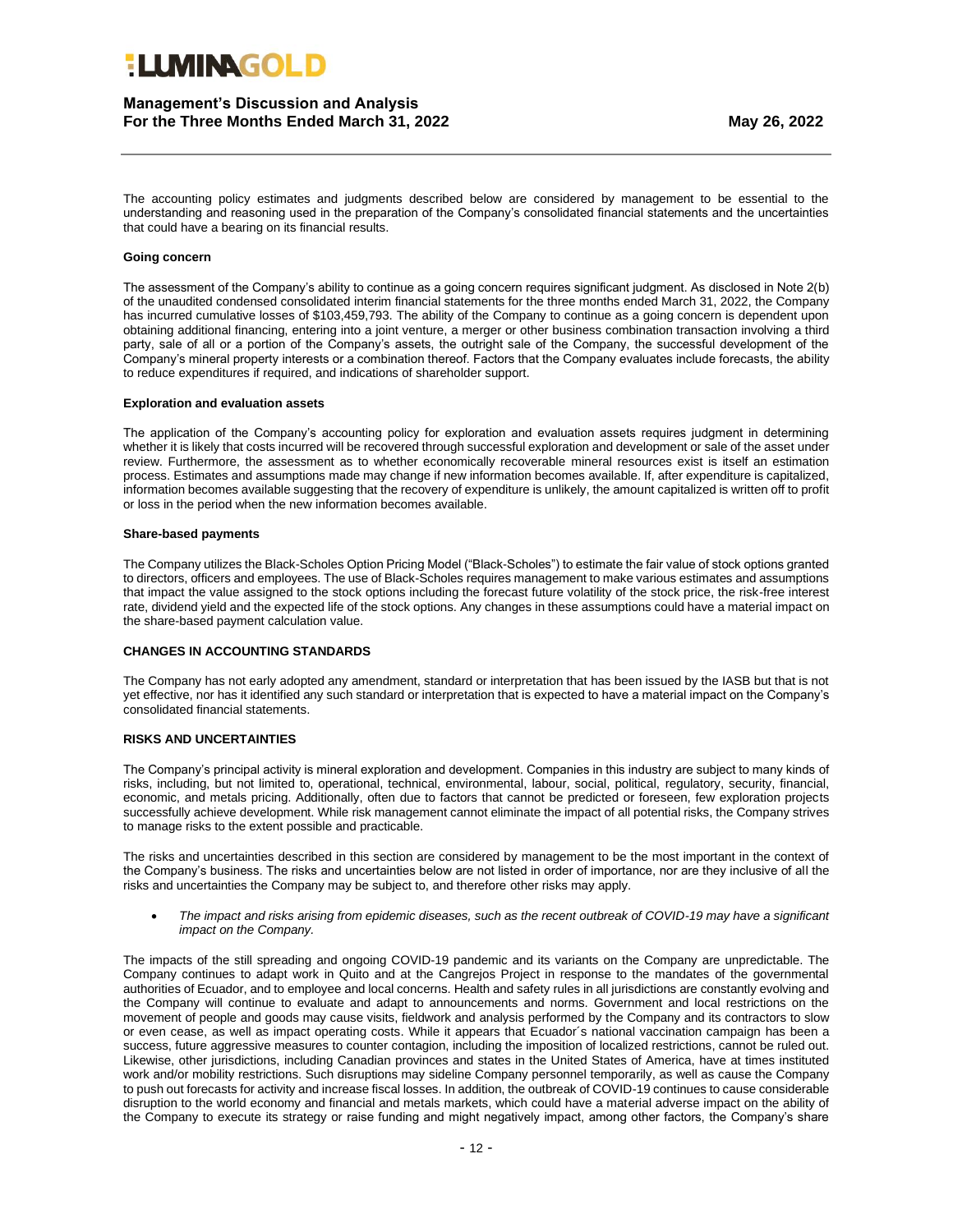**Management's Discussion and Analysis For the Three Months Ended March 31, 2022 May 26, 2022**

price. While the Company has taken measures to protect its operations, the implementation of remote working practices for the Company as a result of COVID-19 increases the risk of exposure and susceptibility to information technology challenges including attempted actions by malicious third parties.

• *Mineral exploration inherently involves a high degree of risk. All of the mineral property interests of the Company are in the exploration stage and, consequently, may not result in any commercial discoveries.*

Mineral exploration involves a high degree of risk. Few properties that are explored are ultimately developed into producing mines. The property interests owned by the Company are in the exploration stage only, are without known bodies of commercial mineralization and the Company has no ongoing mining production at any of them. The Company's mineral exploration activities may not result in any discoveries of commercial bodies of mineralization. If the Company's efforts do not result in any discovery of commercial mineralization, the Company will be forced to look for other exploration projects or cease operations. As well, the exploration and development activities of the Company may be disrupted by a variety of risks and hazards, which may be beyond the control of the Company. These risks include, but are not limited to, social and political opposition or strife, litigation, labour stoppages, the inability to obtain adequate power, water, and labour, including consultants or other experts, as well as suitable machinery and equipment. In addition, the Company may be unable to acquire or obtain such necessities as water and surface rights, which may be critical for the continued advancement of exploration and development activities on its mineral property rights.

• *Government expropriation may result in the total loss of the Company's mineral property interests.*

Even if the Company's mineral property interests are proven to host economic mineral resources, governmental expropriation may result in the total loss of the Company's mineral property interests without any compensation to the Company. Similarly, expropriation or shutdown of financial institutions or other entities the Company does business with could impact operations. Further, expropriation of other businesses, in mining or other industries, could impact the Company's ability to operate and obtain financing, as well as its strategic options. Finally, expropriation need not be outright. There are many forms of creeping expropriation, through taxation and other mechanisms, that if applied could negatively impact the company's operations and prospects.

• *The Cangrejos Project is the Company's sole material property.*

The Cangrejos Project is the Company's sole material property. Actual development costs may differ materially from the Company's estimates and may render the development of the Cangrejos Project economically unfeasible. The Company is largely dependent upon the Cangrejos Project for future revenue and profits, if any. Should the development of the Cangrejos Project not be possible or practicable for engineering, technical, environmental, economic, regulatory, political or social reasons, then the Company's business and financial position will be significantly and adversely affected.

While the Company has discovered a potentially economic mineral resource at the Cangrejos Project, there is no assurance that the Company will be able to monetize the asset by developing a mine thereon, or otherwise strategically benefit from such mineral resource or mineral reserve, and this could materially adversely affect the Company's financial condition and prospects.

• *Governmental regulation may have negative impacts on the Company.*

The Company's assets and activities are subject to extensive Canadian and Ecuadorian federal, state, provincial, territorial and local laws and regulations governing various matters, including, but not limited to:

- o land access, use and ownership;
- o water use;
- o environmental management and protection;
- o land use designations and restrictions;
- o social consultation and public referendums;
- o corporate social responsibility;
- o judicial rulings and precedents regarding laws, regulations and other norms;
- o management and use of toxic substances and explosives;
- o rights over and management of natural resources, including minerals and water;
- o prospection, exploration, development and construction of mines, production and reclamation;
- o exports and imports, including duties;
- o securities and finance regulations;
- o taxation;
- o mining royalties;
- o escalated fees or other financial contributions for solidarity purposes in response to the COVID-19 virus or other public emergency;
- o restrictions on the movement of capital into and out of Ecuador (which could impact the Company's ability to repatriate funds and, therefore, pay dividends);
- o restrictions on the movement of people into and out of Ecuador, as well as their permanence in-country;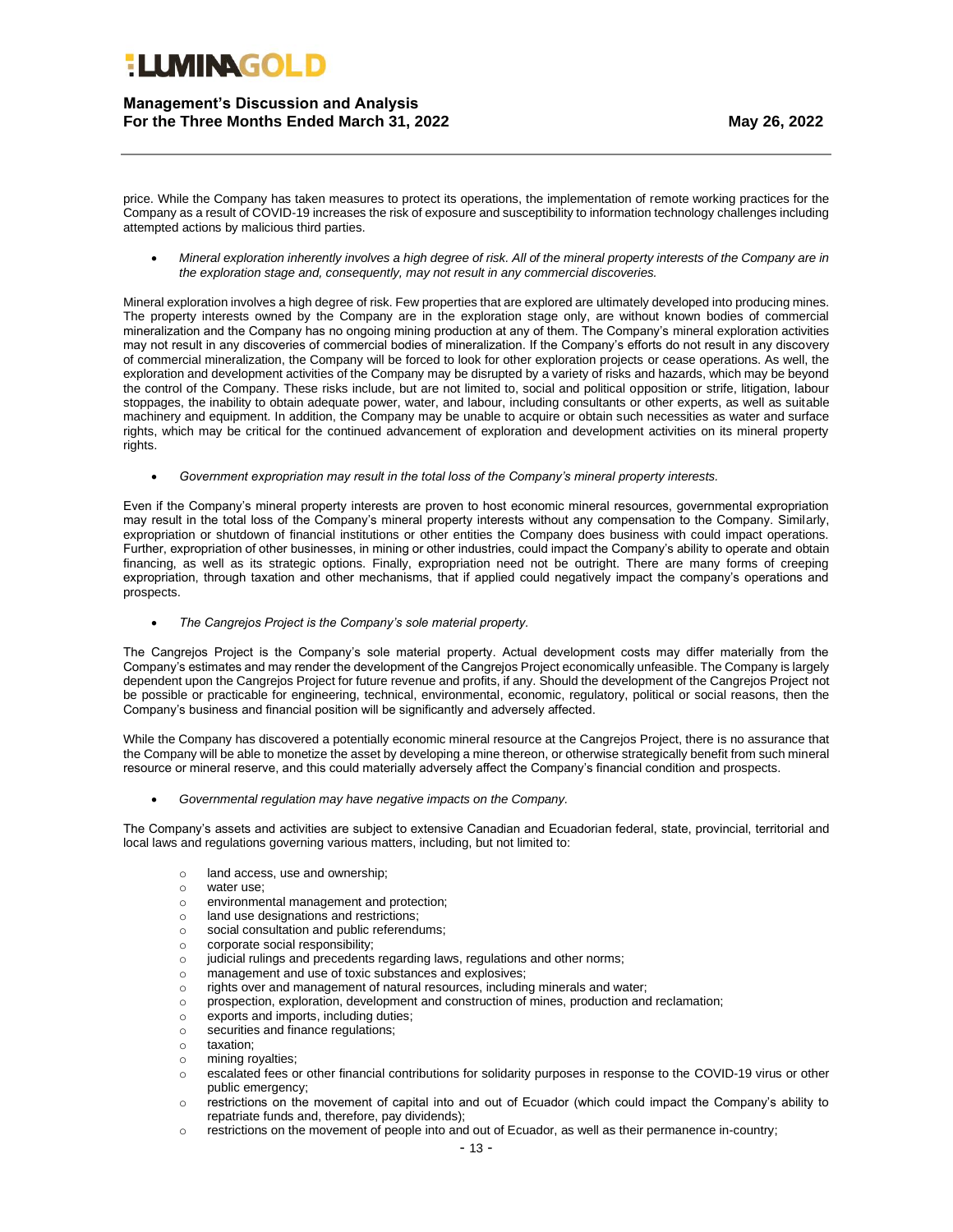**Management's Discussion and Analysis For the Three Months Ended March 31, 2022 May 26, 2022**

- o transportation;
- o hiring practices and labour standards by companies and contractors, as well as occupational health and safety, including mine safety;
- o reporting requirements related to work activity, investment, social and environmental impacts, health and safety, and other matters;
- o processes for preventing, controlling or halting artisanal or illegal mining activities;
- o historic, archaeological and cultural preservation; and,
- o restrictions and requirements related to responses to COVID-19.

The costs associated with legal and regulatory compliance are substantial, and future laws and regulations, changes to existing laws and regulations, or more stringent or modified application and enforcement of current laws and regulations by governmental or judicial authorities could generate additional expenses, capital expenditures, delays in the development of the Company's properties, and even restrictions on or suspensions of Company operations. Moreover, laws and regulations could allow governmental authorities, non-governmental organizations and private parties to bring complaints or lawsuits against the Company based upon alleged damage or risks to property and/or injury to persons resulting from the environmental, health and safety impacts of the Company's past and current operations, or possibly even actions or inaction by third parties, including those from whom the Company acquired its properties or easements, and could lead to the imposition of substantial financial judgments, fines, penalties or other civil or criminal sanctions.

It is a challenge to comply strictly with all of the norms that apply to the Company. The Company retains competent and trained staff, professionals, attorneys, advisors and consultants in the different jurisdictions in which it does business; however, there is no certainty that both it and its contractors will continuously be compliant with all applicable laws and regulations. Failure to comply with all applicable norms could lead to financial restatements, fines, penalties and other material negative impacts on the Company.

• *Failure to comply fully with applicable mining laws, regulations and local practices may have a material adverse impact on the Company's operations or business.*

While the Company seeks to comply fully with applicable laws, regulations and local practices, failure of the Company or government officials to comply fully with applicable laws, regulations and local practices, including those relating to mineral rights applications and tenure, could result in loss, reduction, cancellation or expropriation of entitlements, or the imposition of local or foreign parties as joint venture partners with carried or other interests. Any such loss, reduction or imposition of partners could have a material adverse impact on the Company's operations or business. Furthermore, unreasonableness, increasing complexity or novel judicial or regulatory interpretations of mining laws and regulations on the part of the Company and / or its legal advisors or of Government of Ecuador officials may render the Company incapable of strict compliance.

• *The exploration and the development of the Company's property interests are subject to extensive laws and regulations governing health, safety, environment and communities.*

The Company's exploration and development activities are subject to extensive laws and regulations, which often include extensive reporting governing worker and community safety, employee health (including norms and guidelines related to COVID-19), mine development, environmental protection, waste management and disposal, water, preservation of archaeological remains and endangered and protected species, community engagement requirements, and more. The Company's ability to obtain permits and other approvals and to successfully operate in particular locations may be adversely impacted by real or perceived detrimental events associated with the Company's activities or those of other mining companies or associations, or even artisanal or illegal miners, affecting the environment, water, wildlife, human health, or the safety of communities, both within and outside of Ecuador. Delays in obtaining or failure to attain government permits and approvals, or to secure evictions of illegal miners or other trespassers, may adversely affect the Company's ability to access, explore or develop its properties. The Company has made, and expects to make in the future, significant expenditures to comply with laws and regulations and, to the extent reasonably possible, generate social and economic benefit in nearby communities. On occasion, areas of the Company's mineral properties are occupied by illegal miners, and these incidents are reported and dealt with by the Company using procedures available to it under Ecuadorian law. The Company, however, may be required to remediate areas on its concessions impacted by its own activities or those of third parties. Future changes to environmental laws, regulations and permitting processes or changes in their enforcement or regulatory interpretation could have an adverse impact on the Company's operating and financial condition.

• *The Company´s ability to operate on its concessions depends on its success obtaining and maintaining social licenses.*

The Company´s concessions are in close proximity to and, in limited areas, overlap with local communities. It needs local community approvals, explicit or otherwise, in order to access and operate continuously in some areas. The Company often enters into agreements with local communities, groups or individuals that address surface access, road or trail usage, local employment, social investment and other key issues. The ethnic composition, social organization and landownership structure of the communities may differ on a case by case basis, as may the Company´s exploration requirements and impacts. Similarly, local concerns regarding environmental and social impacts, both current and historic, including pressures and worries related to the activities of illegal miners and other formal miners in the vicinity of the project, as well as expectations related to Company employment, social investment programs and other benefits, as well as concerns over land and water use and impacts, typically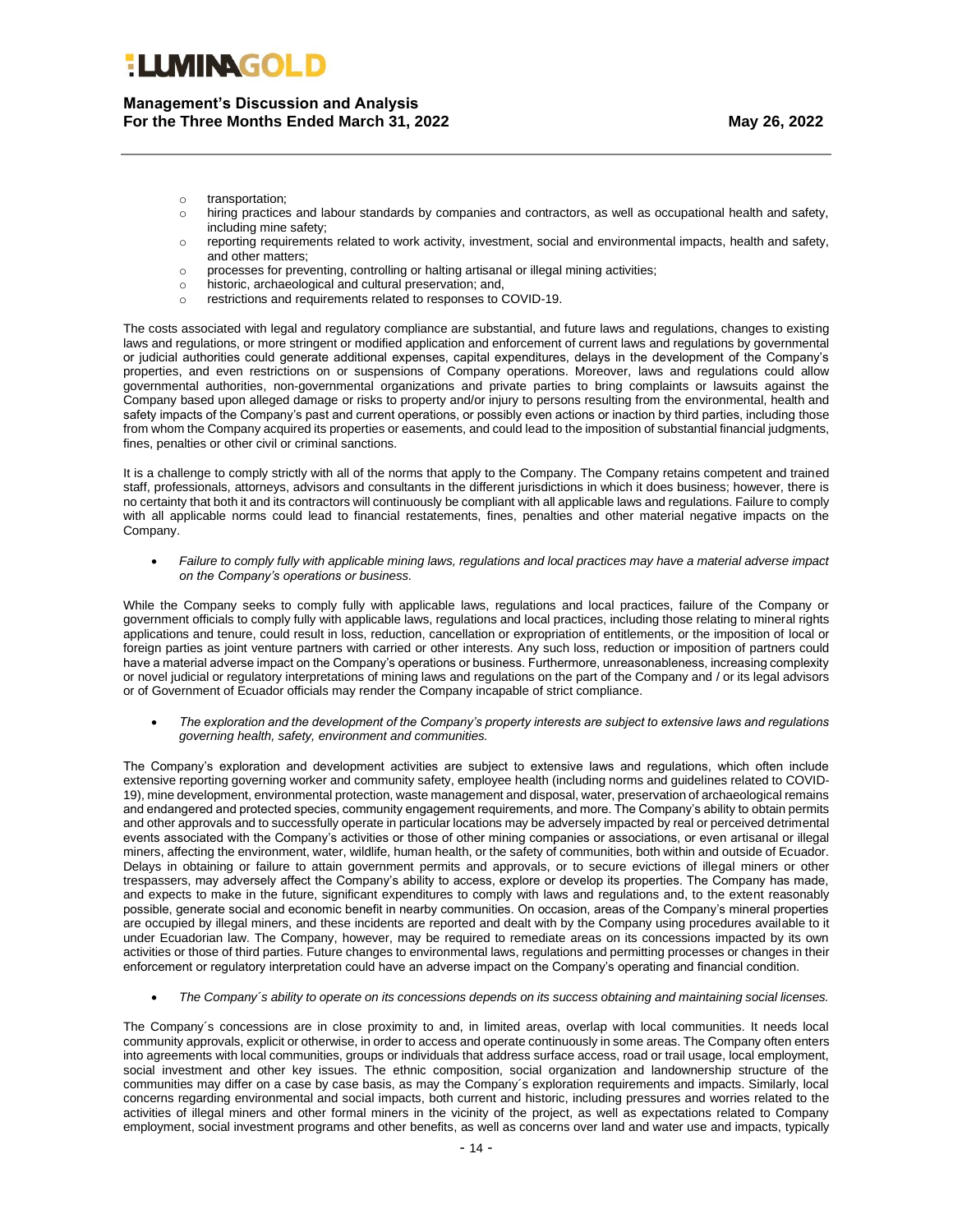**Management's Discussion and Analysis For the Three Months Ended March 31, 2022 May 26, 2022**

vary from place to place. Every local stakeholder relationship, however, requires ongoing dialogue and relationship management. For these purposes, the Company has assembled a Community Relations team, which is led by experienced professionals and, when necessary, supported by expert consultants, who develop and execute social communications strategies and implementation plans aimed at creating sustainable and enduring relationships based on dialogue, collaboration, shared interests and trust. Events do not always unfold as intended or according to plan, however, and the status of relations can deteriorate for any number of reasons, including, but not limited to: influences of local or external political or social actors or organizations, shifts in the agendas or interests of individuals or the community as a whole, the Company´s inability to deliver on community demands, expectations or its commitments, worries about the Company´s exploration activities and related impacts, or concerns stemming from communities' historic or recent experiences with legal and/or illegal miners. The Community Relations team is prepared to manage such situations and issues are usually resolved through dialogue within a reasonable timeframe. However, if under extreme circumstances the Company were to lose its social license with influential local stakeholders and be unable to recover it, this could impact the viability of the project. By the same token, if the Company is unable to obtain social licenses from some communities, some of its activities could be affected.

Additionally, in recent years, local political and social groups and organizations, including indigenous confederations, at times funded at least in part by international non-governmental organizations, have increased their activities related to extractive industries in many jurisdictions, including Ecuador. Activists have taken such actions as road closures and work stoppages, as well as succeeded in attracting the attention of different local, national and international media outlets, at times negatively impacting the reputations of the mining sector and/or specific companies. In 2019, anti-mining activists in Ecuador succeeded in bringing about a public vote on mining activity in a canton in the highlands of Azuay province near a significant mining project. Subsequent efforts to promote similar votes in Azuay and Imbabura Provinces were denied by the Constitutional Court. However, on September 8, 2020, a petition for a public consultation vote on metallic mining activities filed by the Mayor of Cuenca in Azuay province covering the water charge zones of five local rivers was approved by the Constitutional Court and implemented by the National Electoral Council on February 7, 2021, with the anti-mining option earning a majority vote. The Court subsequently made clear that such votes can not affect pre-existing rights and therefore apply solely to future mining concessions.

On June 30, 2021, the Constitutional Court denied a petition for a consultation opposing metallic mining in the metropolitan district of Quito, the nation's capital, where some metallic mining concessions have been granted. As in prior denials, the Court found the petition did not comply with basic clarity and transparency requirements, and also that the geographic scope would enable residents of one canton to decide on matters affecting residents of neighboring cantons. A revised petition was approved on January 28, 2022, however, and the petitioners were given six months to collect the 200,000 signatures required for the National Election Council to proceed with the popular consultation vote, which will involve residents of the Metropolitan District of Quito.

Activists have also brought claims before the courts seeking to constitutionally enjoin mining companies from advancing projects until the Government of Ecuador complies with its commitments under article 57 of the Constitution of the Republic of Ecuador and the ILO convention, which requires free, prior and informed consultation to aboriginal or indigenous communities. While it is the Company's understanding that there are no aboriginal or indigenous communities in the area of the Cangrejos Project, the expansion of such initiatives can not be entirely ruled out and, if pursued, may have a material adverse effect on the Company's operations at the Cangrejos Project and on its financial position, cash flows and results of operations. The National Assembly in Ecuador is obligated to enact a law to regulate the free, prior and informed consultation to aboriginal or indigenous communities in accordance with Article 57.7 of the Ecuadorean Constitution. However, drafts of this law are still being discussed and input would have to be provided by stakeholders with no certain timelines as to when such a law may be enacted.

In June 2021, activists presented a petition for a national popular consultation on five questions to the Constitutional Court, two of which targeted mining activities. The Constitutional Court dismissed the petition on formal grounds. However, activists can be expected to continue filing similar petitions and indeed on October 19, 2021 they filed a new petition asking the Constitutional Court to declare Executive Decrees 95 (Hydrocarbons Policy) and 151 (Mining Action Plan) unconstitutional. Similar to prior petitions, these filings do not appear to comply with the standards set by the Court on its jurisprudence and therefore are unlikely to be admitted.

In January 2022, the Constitutional Court declared the Hydric Resources Law unconstitutional. This decision was in response to a petition presented by activists in 2015, who claimed that the legislation was enacted without conducting the requisite prelegislative consultation with affected indigenous communities. The law remains in effect until a new norm has been approved. The Lasso administration has a year to present a draft law for approval by the Assembly, which in turn must carry out a pre-legislative consultation process with indigenous communities across Ecuador before it can be passed.

In February 2022, the membership of the Constitutional Court changed, when one-third of the nine judges were randomly selected for replacement. Two of the outgoing judges were considered to have an anti-extractives ideology and their rulings, supported by a majority of their peers, often reflected this philosophy. While the Company has been advised that the new members of the Court can be expected to take a more objective and legalistic approach, there can be no certainty as to how the Constitutional Court will rule on future matters.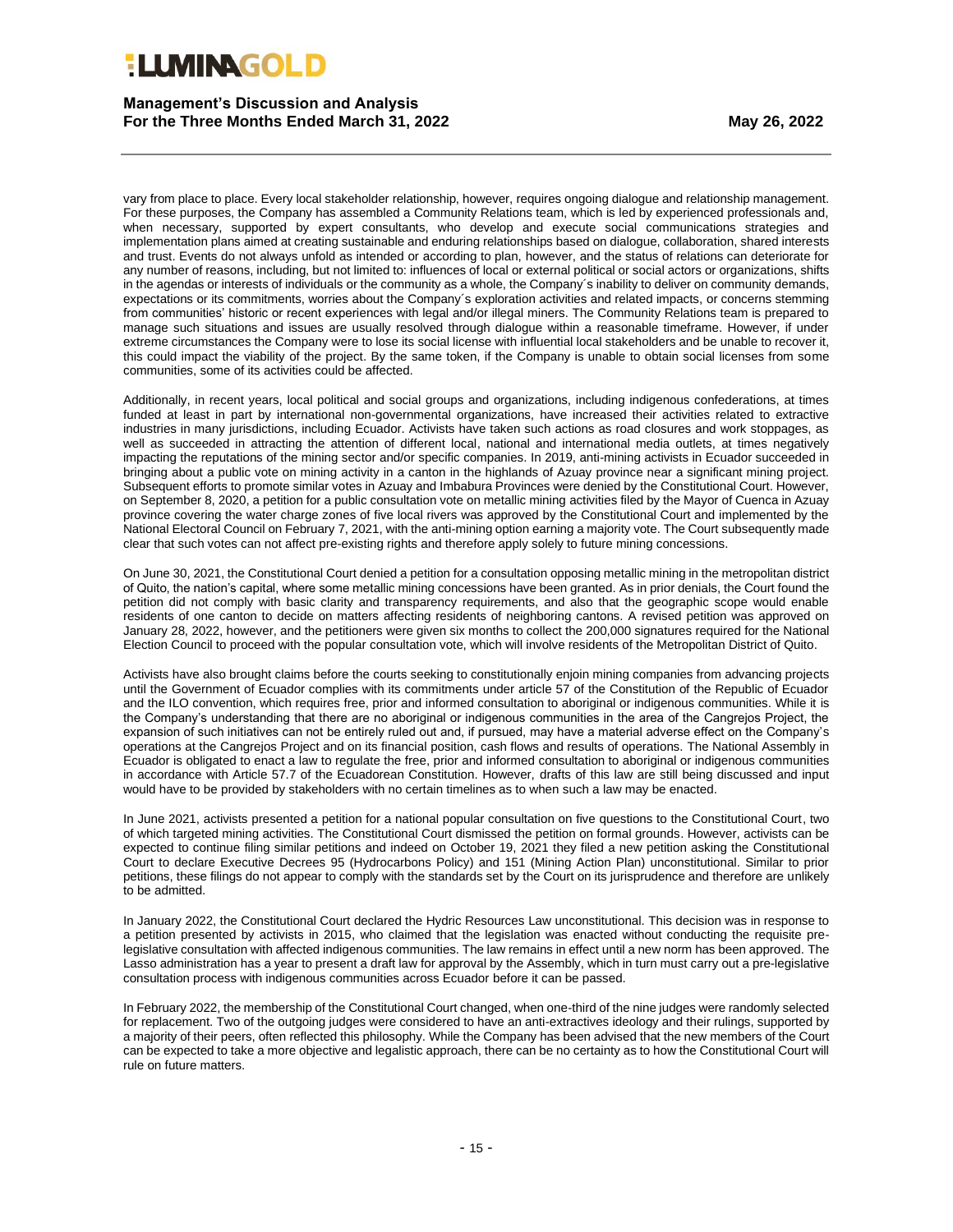**Management's Discussion and Analysis For the Three Months Ended March 31, 2022 May 26, 2022**

• *The Company's properties are attractive to artisanal and illegal miners.*

The Company's concessions are located close to communities with long-standing alluvial, often illegal, mining traditions. Limited economic opportunities in these areas contribute to making gold mining an attractive field of work for local individuals and small associations and companies, who at times view areas in the Company´s concessions as attractive targets for alluvial or hard rock mining. In some cases, local informal operators (occasionally financed by outsiders), having exhausted development opportunities at their current location, may seek to expand or relocate their activities into areas controlled by the Company. In other instances, illegal miners may relocate to one of the Company's concession areas in response to government or private company pressure that has shut down their prior operations in a different part of the country. Local and national political and regulatory authorities may come under pressure to support or not impede the ambitions of these local actors. The Company monitors local mining activities and is in regular contact with regulatory and political authorities to anticipate and manage issues as they arise, however not every incursion can be readily identified, let alone promptly terminated. Furthermore, there is a risk that in the future, due to political or social factors, regulators may take decisions to grant artisanal miners access to parts of the Cangrejos Project properties that impact the viability of the Company's project, or illegal miners may occupy neighboring properties with impunity, impacting the local environment, communities and public perceptions of mining in the area.

• *The Company may not be able to obtain or renew permits that are necessary for its operations.*

In the ordinary course of business, the Company is required to obtain new governmental permits as well as renew permits for exploration and development activities and any ultimate development, construction and commencement of mining operations. The Company employs a dedicated permitting team that is often supported by outside experts, including legal counsel and environmental consultants. Nonetheless, obtaining or renewing necessary permits can be a complex, expensive and timeconsuming process, which at times involves several political jurisdictions and different government agencies that may not have the expertise, resources or political disposition needed for efficient and timely processing, and may require public hearings and costly undertakings on the Company's part. The duration and success of the Company's efforts to obtain and renew permits are contingent upon many variables not within its control, including changes in leadership, personnel and policies at the regulator, the interpretation of applicable requirements implemented by permitting authorities, the expertise and diligence of civil servants, challenges presented by social and political actors, and the timeframes for agency decisions. The Company may not be able to obtain or renew permits that are necessary to its operations, or the cost to obtain or renew permits may exceed what the Company believes it can recover from a given property once in production. Any unexpected delays or costs associated with the permitting process could slow exploration and/or development or impede the eventual operation of a mine, which could adversely impact the Company's operations, share price, ability to finance and, ultimately, eventual profitability.

• *The Company has no significant source of operating cash flow and failure to generate revenues in the future could cause it to go out of business.* 

The Company has no revenues from ongoing operations and has recorded significant accumulated losses. Based upon current plans, the Company expects to incur operating losses in future periods due to ongoing expenses associated with the holding, exploration and development of the Company's mineral property interests. The Company will likely continue to have limited financial resources and its ability to achieve and maintain profitability and positive cash flow will remain dependent upon the Company being able to:

- o develop and/or locate a profitable mineral property;
- o generate revenues in excess of expenditures; and,
- o minimize exploration and administrative costs in the event revenues and/or financing availability are insufficient, in order to preserve available cash.

In order to stay in business, in the absence of cash flow from operations, the Company will have to raise funding through financing activities. However, in the event it needs to do so, there is no certainty the Company will be able to raise funds at all or on terms acceptable to the Company. Furthermore, additional funds raised by the Company through the issuance of equity or convertible debt securities would cause the Company's current shareholders to experience dilution. Such securities also may grant rights, preferences or privileges senior to those of the Company's common shareholders.

The Company does not have any contractual restrictions on its ability to incur debt and, accordingly, the Company could incur significant amounts of indebtedness to finance its operations. Any such indebtedness could contain restrictive covenants, which likely would restrict the Company's operations.

• *The mineral exploration industry is intensely competitive in all its aspects.*

The Company competes with many companies, including some possessing greater financial resources and technical capabilities, for the acquisition of mineral concessions, claims, leases, other mineral interests, and equipment required to conduct its activities as well as for the recruitment and retention of qualified employees, and contracting of attorneys, consultants and technical experts. Ecuador is an emerging mining country with two large mines that commenced production in November 2019 and as a result mining expertise is limited and competition for qualified nationals is particularly intense.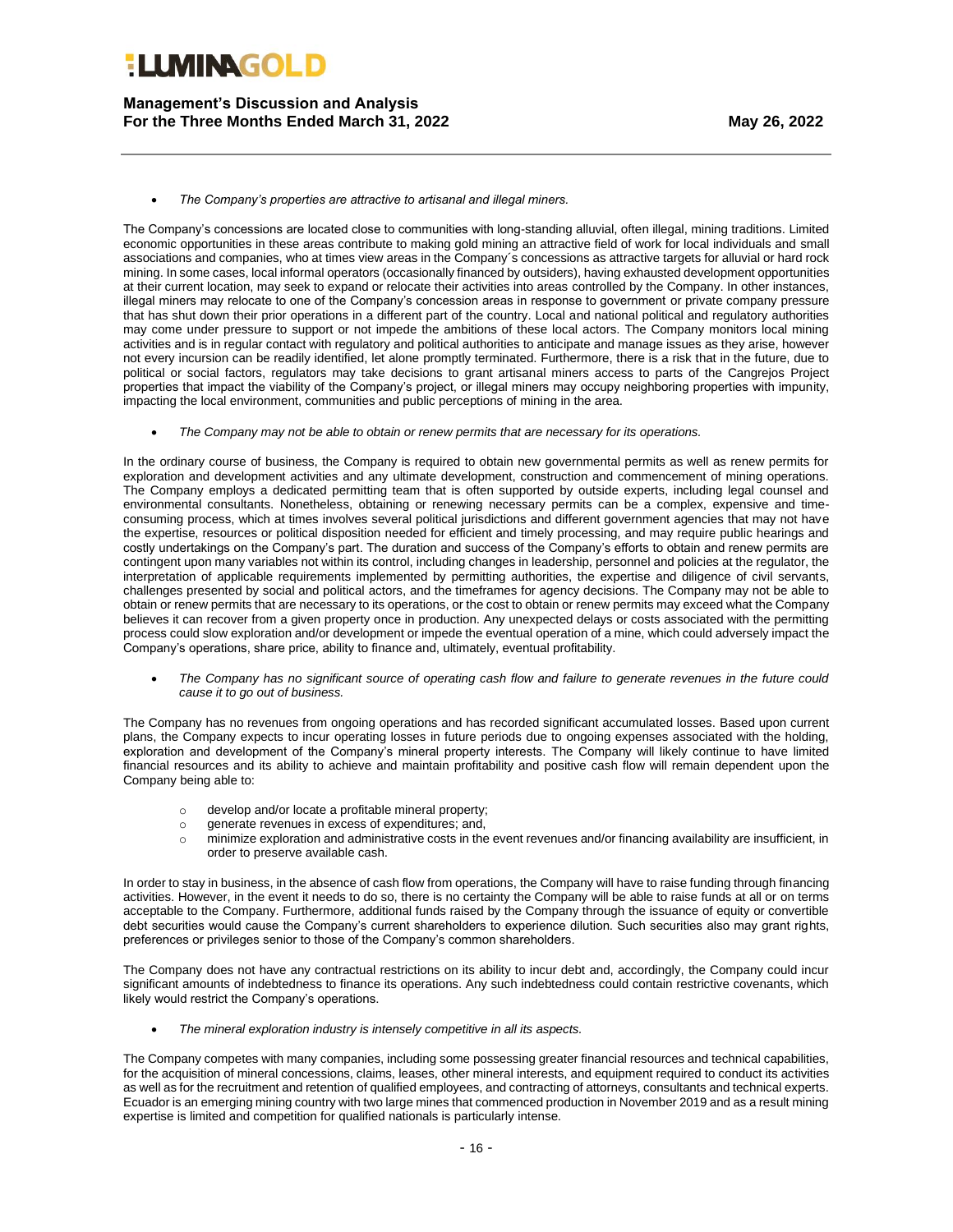**Management's Discussion and Analysis For the Three Months Ended March 31, 2022 May 26, 2022**

• *Even if the Company makes a discovery of, or produces, commercial quantities of minerals, there is no assurance that there will be market demand for the mineral resource and that the investment will earn an adequate return.*

There is no assurance that even if commercial quantities of minerals are discovered or produced, a ready market will exist for their sale. Factors beyond the control of the Company may affect the marketability of any minerals discovered. These factors include: market fluctuations; domestic and international economic trends and political events; inflation or deflation; currency exchange fluctuations (specifically, the U.S. dollar relative to other currencies); interest rates and global or regional consumption patterns; speculative activities; and, government laws and regulations, including those relating to prices, taxes, royalties, land tenure, land use, labour, importing of equipment, importing and exporting of minerals, and environmental protection. The exact effect of any of these factors cannot be accurately predicted, but a combination of them may result in the Company not receiving an adequate return on invested capital or losing its invested capital.

• *Substantial expenditures are required to be made by the Company to establish mineral reserves and the Company may either not discover minerals in sufficient quantities or grades or not be able to obtain the required funds to develop a project on a timely basis.*

Substantial expenditures are required to establish mineral reserves through drilling and the estimation of mineral reserves or mineral resources in accordance with the Canadian Institute of Mining, Metallurgy and Petroleum (CIM) Standards and Guidelines for Resources and Reserves. Although significant benefits may be derived from the discovery of a major mineralized deposit, the Company may not discover minerals in sufficient quantities or grades to justify a commercial mining operation and the funds required for development may not be obtained on a timely basis or may not be obtainable on terms acceptable to the Company. Estimates of mineral reserves and mineral resources can also be affected by environmental factors, unforeseen technical difficulties and unusual or unexpected geological formations. In addition, the grades of minerals ultimately mined may differ from those indicated by drilling results. Material changes in mineral reserve or mineral resource estimates, grades, stripping ratios or recovery rates may affect the economic viability of any project.

• *Risks relating to inaccurate estimates of mineral resources, production, purchases, costs, decommissioning or reclamation expenses.*

Unless otherwise indicated, mineralization figures presented by the Company in filings with securities regulatory authorities, press releases and other public statements that may be made from time to time, are based upon estimates made by Company personnel and independent geologists. These estimates are inherently imprecise, as they depend upon geological interpretation and statistical inferences drawn from drilling and sampling analysis, which may prove to be unreliable. As a result, there can be no assurance that mineral resource or other mineralization figures or estimates of costs (including initial capital costs and initial capital intensity) and expenses will be accurate, nor that the mineral resource could be mined or processed profitably.

The Company has not commenced production at any of its properties, nor defined or delineated any proven or probable mineral reserves. Therefore, the mineralization estimates for the Company's properties may require adjustments or downward revisions based upon further exploration or development work or actual production experience. In addition, the grade of ore ultimately mined, if any, may differ from that indicated by and inferred from drilling results. Furthermore, there can be no assurance that minerals recovered in small-scale tests will be duplicated in large-scale tests under on-site conditions or at production scale. As a result, the mineral resource and mineral reserve estimates that may be contained in the Company's filings with securities regulatory authorities, press releases and other public statements that may be made from time to time have been determined and valued based on assumed future metals prices, cut-off grades and operating costs that may prove to be inaccurate. In addition, extended declines in market prices for gold or other metals may render portions of the Company's mineralization uneconomic and result in reduced reported mineralization.

The estimated parameters for the Company's projects may be changed as development and mining plans are generated and refined. These parameters would include estimates of how plants, equipment and processes may operate in the future at the Company's projects, for which costs and productivity estimates may prove to be incorrect.

Any material alteration in the above noted estimates, or of the Company's ability to extract mineralization from its projects, could have a material adverse effect on the Company's results or financial condition.

• *The inherent operational risks associated with mining, exploration and development, many of which are beyond the Company's control.*

The Company's activities are subject to a high degree of risk due to factors that, in some cases, cannot be foreseen or anticipated, or managed. These risks include, but are not limited to: tectonic or weather activity that may provoke landslides, damage infrastructure or other impacts; labour disruptions; health emergencies; fires; local political or social pressure; negative local or national reactions to activities by other mining actors, legal or illegal, in Ecuador or abroad; legislative and regulatory changes; crime, including corruption; the inability to obtain adequate sources of power, water, labour, suitable or adequate machinery and equipment, and service providers, including drilling, engineering and environmental contractors, as well as expert attorneys and consultants. In addition, the Company may be unable to acquire or obtain such requirements as water rights, easements and other surface rights, which may be critical for the continued advancement of exploration, development and operational activities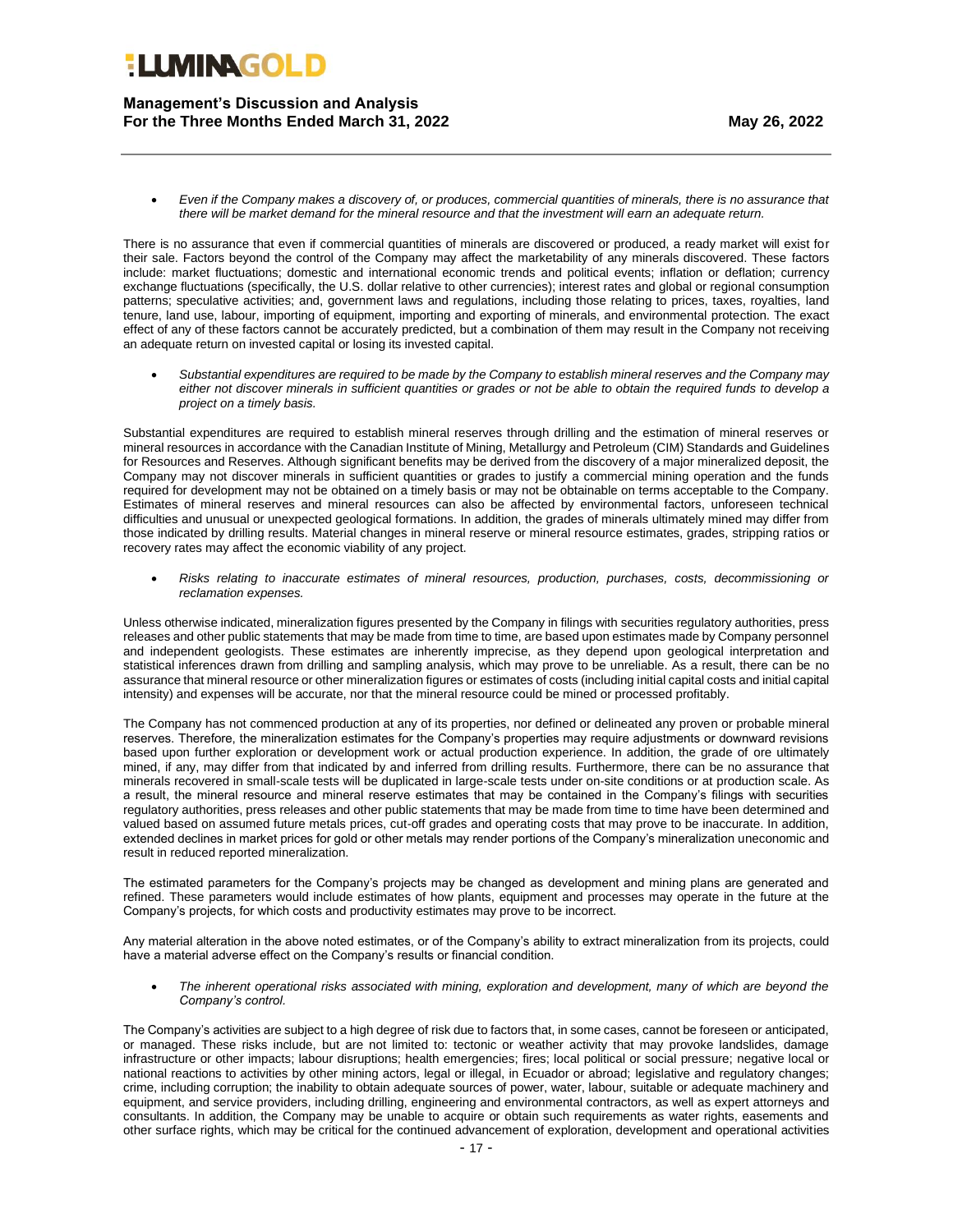**Management's Discussion and Analysis For the Three Months Ended March 31, 2022 May 26, 2022**

on its mineral concessions. Furthermore, the Company is regularly involved in a number of administrative and legal processes where, in spite of its best efforts and those of its legal advisors and consultants, results are uncertain. These processes could generate delays and adverse decisions, which could negatively impact project development and the Company's prospects.

• *Inadequate infrastructure and resources may adversely affect the Company's operations and profitability.*

Mining, development, exploration and production activities depend, to different degrees, on adequate infrastructure and services. Reliable roads, bridges, power and fuel sources, as well as water supplies, are important determinants that affect capital, as well as operating costs and safety. The lack of availability on acceptable terms or the delay in the availability of any one or more of these items could prevent or delay development of the Company's projects. If adequate infrastructure is not accessible or implementable, there can be no assurance that the development of the Company's project will commence or be completed on a timely basis, if at all. In addition, unusual or infrequent weather phenomena, tectonic activity, sabotage, government, social or other interference in the maintenance or provision of such infrastructure could adversely affect the Company's operations and profitability.

• *The Company currently has limited insurance covering its assets and operations and, as a consequence, could incur considerable costs.*

Mineral exploration involves risks, which, even with a combination of experience, knowledge and careful evaluation, mining exploration companies may not be able to overcome. Operations in which the Company has a direct or indirect interest may be subject to all the hazards and risks normally incidental to exploration of precious and non-precious metals, any of which could result in work stoppages, damage to property, and possible environmental damage. The Company presently has very limited commercial liability insurance and does not intend to increase its liability insurance. As a result of having limited liability insurance, the Company could incur significant costs that may have a materially adverse effect upon its financial condition and even cause the Company to cease operations.

• *The Company's mineral property interests or surface property may be subject to prior unregistered agreements or transfers and therefore title to some of the Company's property interests may be affected.*

Although the Company has sought and received such representations as it has been able to achieve from vendors in connection with the acquisition of, or options to acquire, an interest in its mining properties and surface rights, and has conducted limited investigations of legal title to each such property, the properties in which the Company has an interest may be subject to prior unregistered agreements or transfers or native land claims, or it is possible that title may be affected by undetected defects.

• *The prices of gold, copper, and other base and precious metals can fluctuate significantly over time, as well as experience periods of major volatility, which may adversely affect the economic viability of the Company's mineral assets.*

The Company's revenues, if any, are expected to be almost entirely derived from the mining and sale of gold, copper and other metals. The prices of those commodities have fluctuated widely, particularly in recent years (even months), and are affected by numerous factors beyond the Company's control, including: international economic and political events and trends; expectations about economic growth and inflation; currency exchange fluctuations; interest rates; consumption patterns; speculative activities; and, increased production due to new mine developments and improved mining and production methods. The effects of these factors on the price of gold and copper, as well as other precious and base metals, and, therefore, on the economic viability of the Company's mining project, cannot be accurately predicted, but nonetheless may adversely impact the Company's ability to raise capital and conduct its planned operations.

• *The Company's subsidiary and mineral property are in a foreign country and, therefore, a large portion of the Company's business may be exposed to political, economic, social, security, and other risks and uncertainties.*

The Company's mineral property, and related subsidiary, are located in Ecuador and may be exposed to various types and degrees of security, economic, labour, political, social and other risks and uncertainties. These risks and uncertainties include, but are not limited to: illness; terrorism; hostage taking; public protests, including demonstrations and roadblocks; military repression; high rates of inflation; labour unrest; war or civil unrest; local political and/or social opposition to mining; creeping or outright expropriation and nationalization; renegotiation or nullification of existing concessions, licenses, permits and contracts, including by way of invalidation of governmental acts; artisanal and illegal mining operations and the Government of Ecuador's enforcement of norms restricting these activities; changes in taxation and mining-related laws and regulations; trade protectionism, including restrictions or tariffs on imports; changes to the foreign exchange regime; changes to the currency regime; currency controls; restrictions on repatriation of funds; changing political conditions, including national and more localized electoral results and political appointments; government austerity and other measures impacting the political will and operational capability of ministries, agencies and other government entities; challenges to the validity of governmental acts; litigation and judicial decisions, including approval of processes for popular votes to ban mining in different jurisdictions, that run counter to the Government of Ecuador's pro-mining policies, possibly precipitated by activists opposed to extractive industries and/or foreign investment; local, municipal and provincial environmental protection initiatives; corrupt or unethical behaviour by government officials or agents,